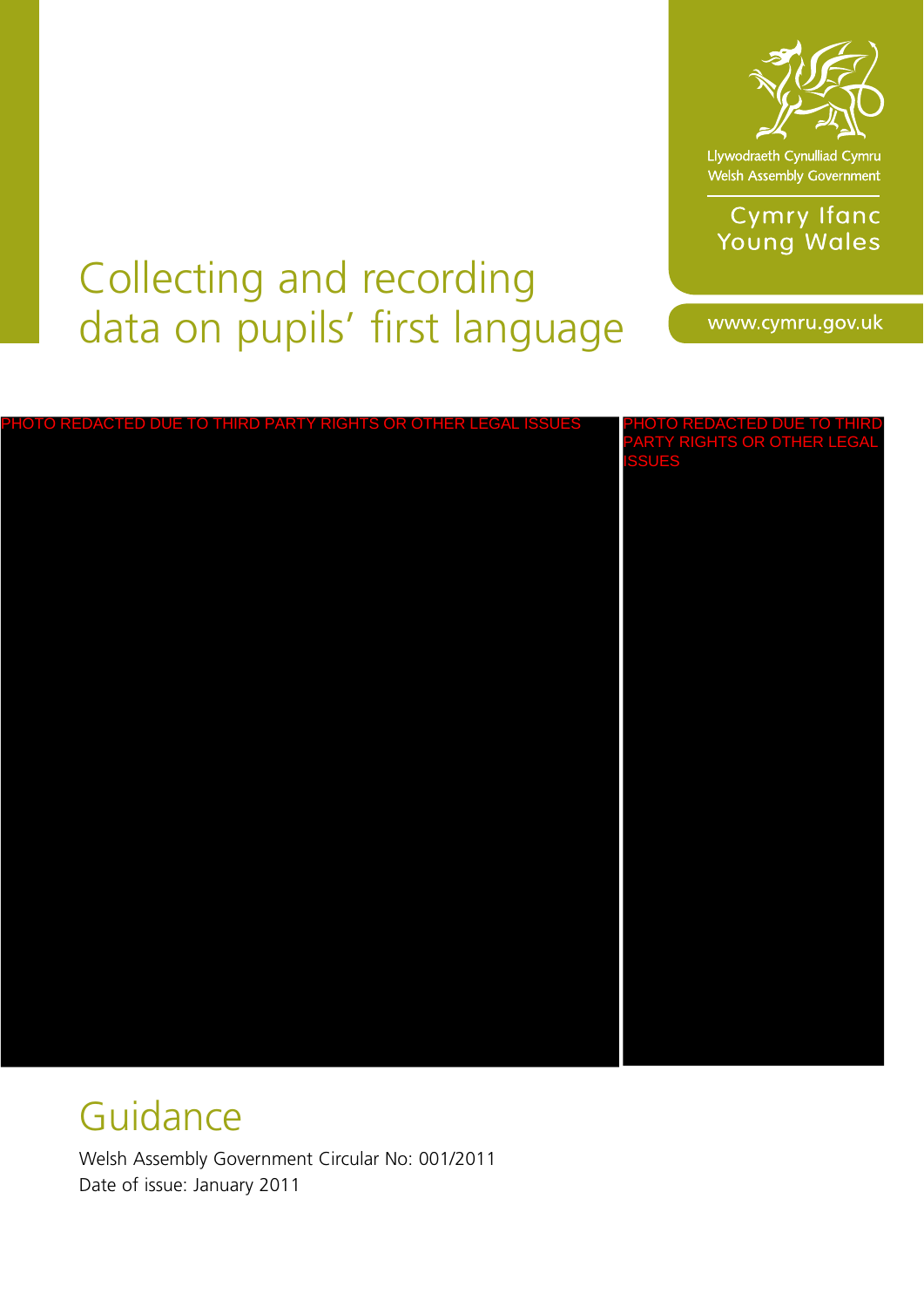# Collecting and recording data on pupils' first language

- **Audience** All maintained schools, local authorities.
- **Overview** This guidance provides new advice on the collection and recording of data on pupils' first languages.
- **Action** The collection and recording of data on pupils' first languages **required** in School Management Information Systems, based on the new standard language category list at Annex A.
- **Further** Theresa Davies **information** Support for Learners Division Department for Children, Education, Lifelong Learning and Skills Welsh Assembly Government Cathays Park Cardiff CF10 3NQ Tel: 029 2082 1658 Fax: 029 2082 1044 e-mail: DCELLS.SupportforLearnersDivision4@wales.gsi.gov.uk
- **Additional** Further copies of this document can be obtained at the above **copies** address. This document can be accessed from the Welsh Assembly Government website at www.wales.gov.uk/educationandskills
- **Related** *The Learning Country: Vision into Action* (2006) **documents** *Inclusion and Pupil Support* National Assembly for Wales Circular No: 47/2006 (2006) *Collecting and Recording Data on Pupils' Ethnic Background* Welsh Assembly Government Circular No: 006/2009 (2009)



ISBN 978 0 7504 5907 5 © Crown copyright 2011 WAG10-10792 F5291011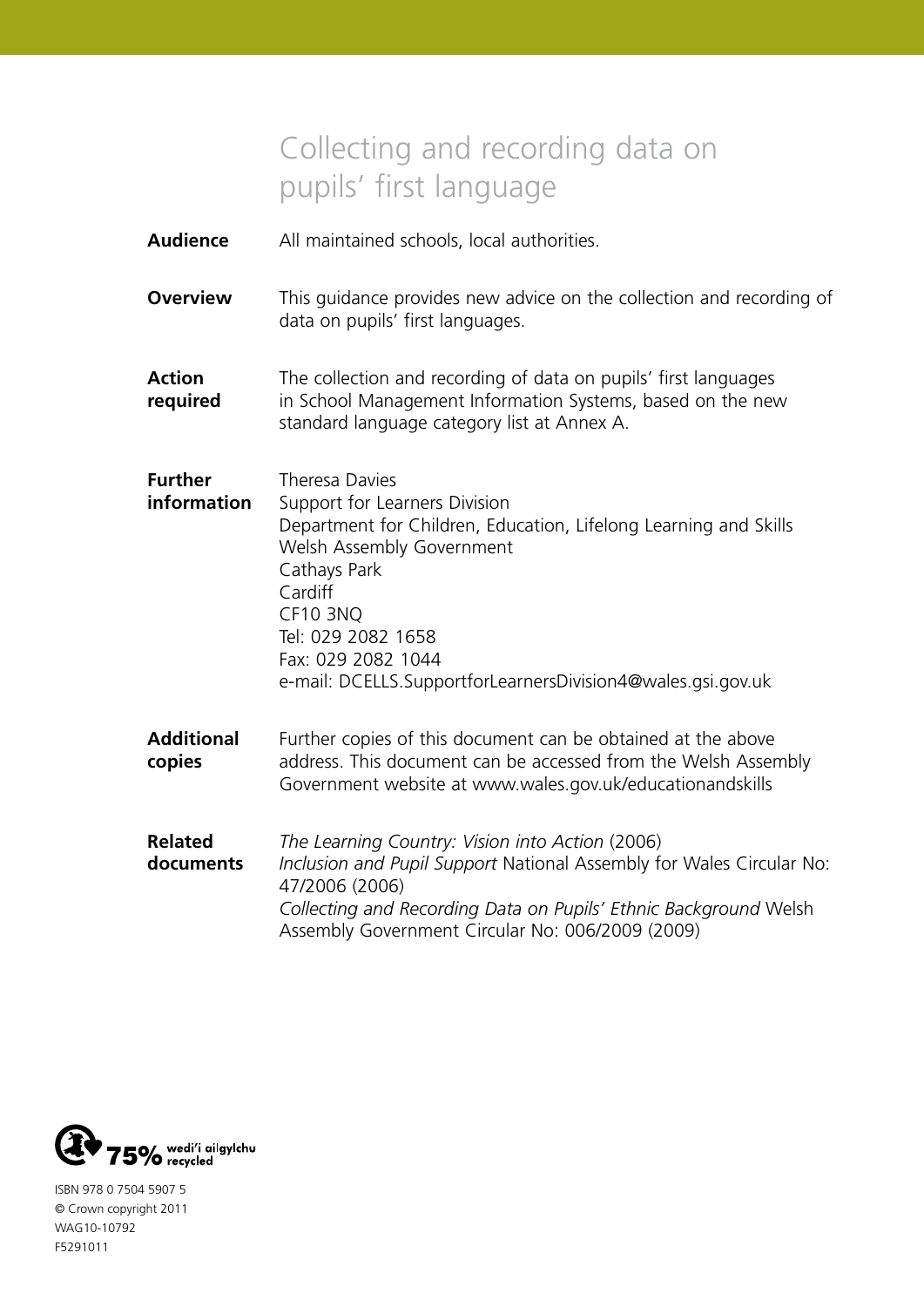# **Contents**

| <b>Summary</b>                                                            | $\overline{2}$ |
|---------------------------------------------------------------------------|----------------|
| Section 1: Introduction and policy context                                | 4              |
| Section 2: Reasons for first language data collection<br>in Wales         | 6              |
| Section 3: Benefits of collecting first language data                     | 10             |
| Section 4: Information for schools on collecting<br>pupil language data   | 13             |
| Section 5: Information for LAs on collecting pupil<br>first language data | 15             |
| Section 6: Seeking information from parents/carers<br>and pupils          | 17             |
| Section 7: Process for collecting and recording data                      | 21             |
| <b>Annex A</b><br>Standard language category list and guidance notes      | 23             |
| <b>Annex B</b><br>Sample pro-forma: PLASC first language data collection  | 31             |
| <b>Annex C</b><br>Sample letter from schools to parents/carers            | 33             |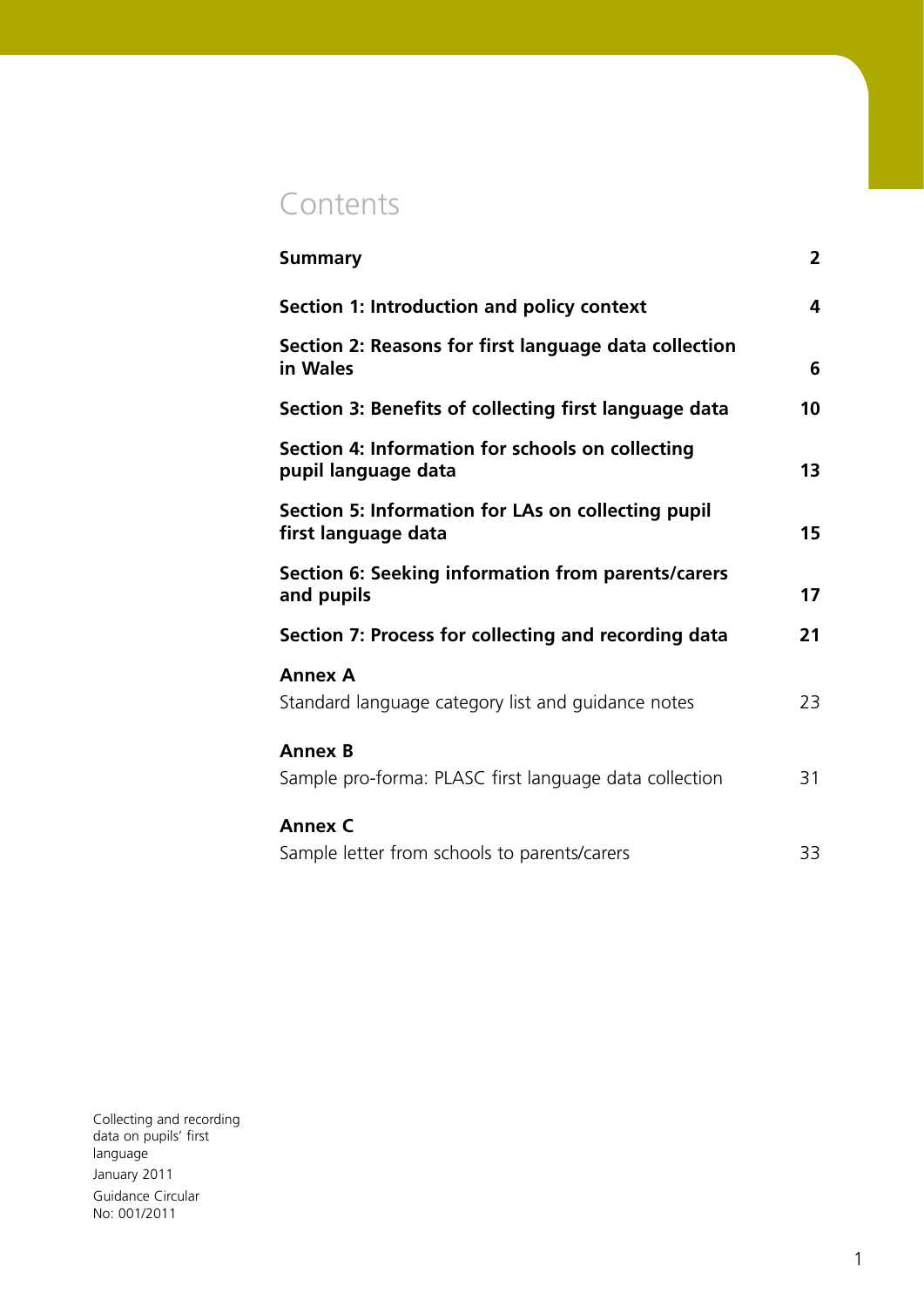# Summary

From January 2012, the Welsh Assembly Government will start to collect information on the first language of all compulsory school aged pupils in all maintained schools through the Pupil Level Annual Schools' Census (PLASC). Although this will not become a mandatory data field within PLASC until January 2012, local authorities (LAs) and schools are encouraged to prepare for its introduction by collecting this data on a voluntary basis during academic year 2010/2011. This guidance document sets out the arrangements needed in order for LAs and schools to collect this data.

The purpose of this additional data collection is:

- (a) to better understand the linguistic diversity of the school population in Wales; and
- (b) together with other information collected through PLASC, to assist the Welsh Assembly Government, LAs and schools in planning and providing services to support pupils with additional language development needs. This will help to ensure that all pupils have every opportunity to fulfil their potential.

Since there is already bilingual educational provision in Wales for pupils whose first language is English and/or Welsh, the primary focus of this data collection is to gather and collate information about the **other** first languages of pupils in Wales. The data will complement the existing information collected by the Welsh Assembly Government via PLASC on pupils' ethnic backgrounds and levels of English language acquisition of pupils for whom English is an additional language (EAL).

From 2012, there will be a formal requirement for all maintained schools to report on pupils' first language. This will apply for all compulsory school aged pupils to ensure a consistent approach across Wales and allow for cross-referencing. The language field will be a mandatory requirement for all pupils aged 5 and over, but an optional requirement for younger pupils.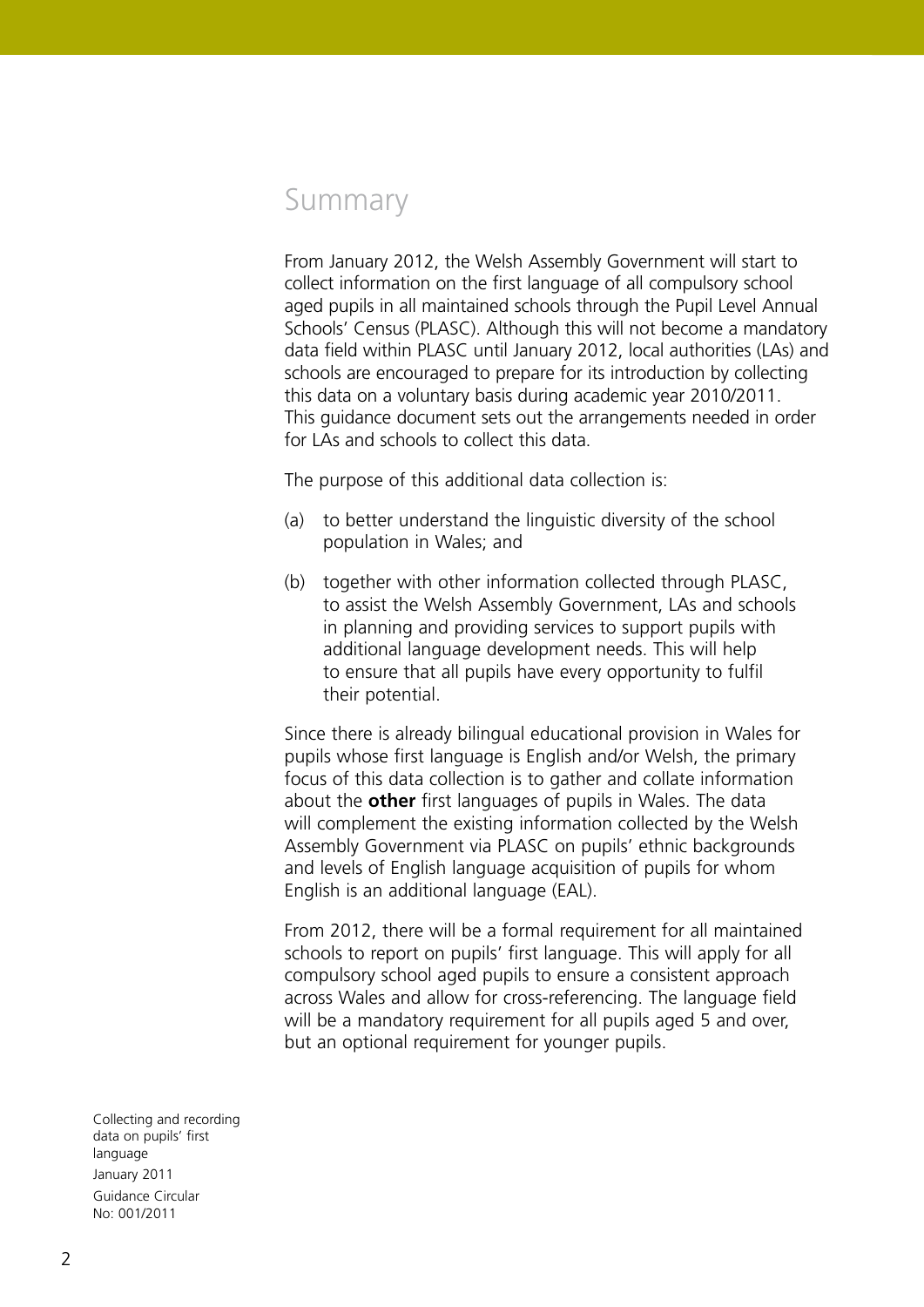The Welsh Assembly Government will collect details of one first language for all pupils via PLASC in accordance with the standard language list provided at Annex A. This is explained further in section 2.

This guidance document seeks to assist LAs and schools in collecting this new data and sets out the policy basis and reasons for collecting first language data.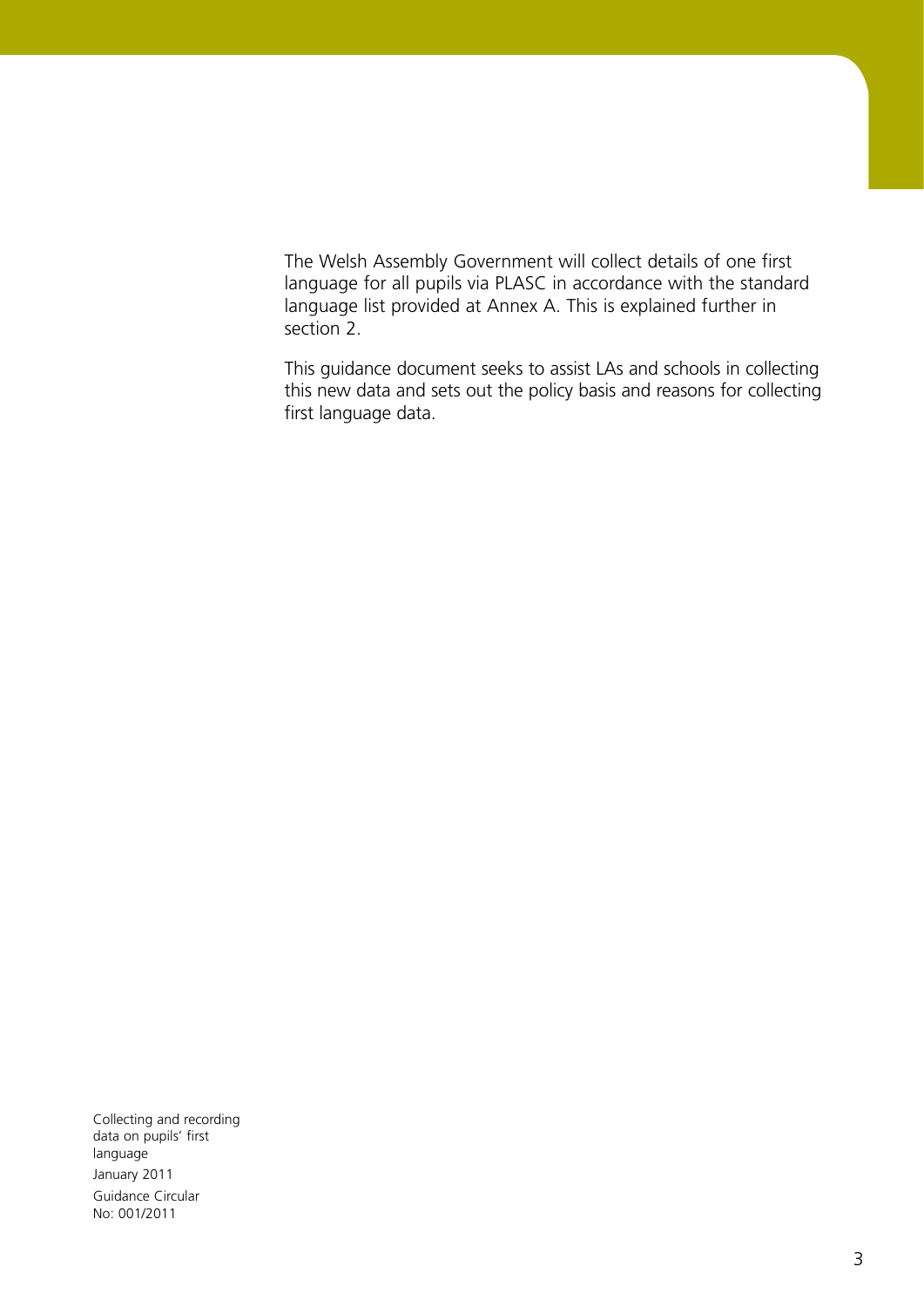# Section 1: Introduction and policy context

1.1 'One Wales'<sup>1</sup> sets out a programme of government which explicitly recognises the diversity of Wales, geographically, socially, linguistically and culturally. The Welsh Assembly Government is committed to giving the children of Wales the best start in life, through providing a first-class education for all children, whatever their social origins or wherever they live.

1.2 The Welsh Assembly Government published overarching guidance *"Inclusion and Pupil Support"* in November 2006. The guidance on first language data collection should be considered within this context.

1.3 Promoting race equality and cultural diversity is an ongoing and constantly developing aspect within education. The collection of first language data for pupils of compulsory school age in all maintained schools will, together with other information collected through PLASC, make a major contribution to the planning and implementation of strategies which promote equality, value diversity and support the educational inclusion of all pupils.

1.4 It will also help the Welsh Assembly Government, LAs and schools to understand what effect having English as an additional language has on pupil attainment and how best to cater for pupils with additional language development needs.

#### **First language data collection**

1.5 The Welsh Assembly Government already requires schools to report on information on the ethnic background of their pupils. Some LAs and schools already collect data on pupils' first language using a variety of language category systems.

1.6 All LAs and schools are now encouraged to begin collecting first language data on a voluntary basis to prepare for its inclusion in PLASC 2012 . First language data collection follows on from the introduction of data collection on pupils' levels of EAL in PLASC 2009 and the introduction of revised and extended ethnic background categories for PLASC 2010. The standard language list at Annex A will be available in schools' Management Information

<sup>&</sup>lt;sup>1</sup> Welsh Assembly Government, 2007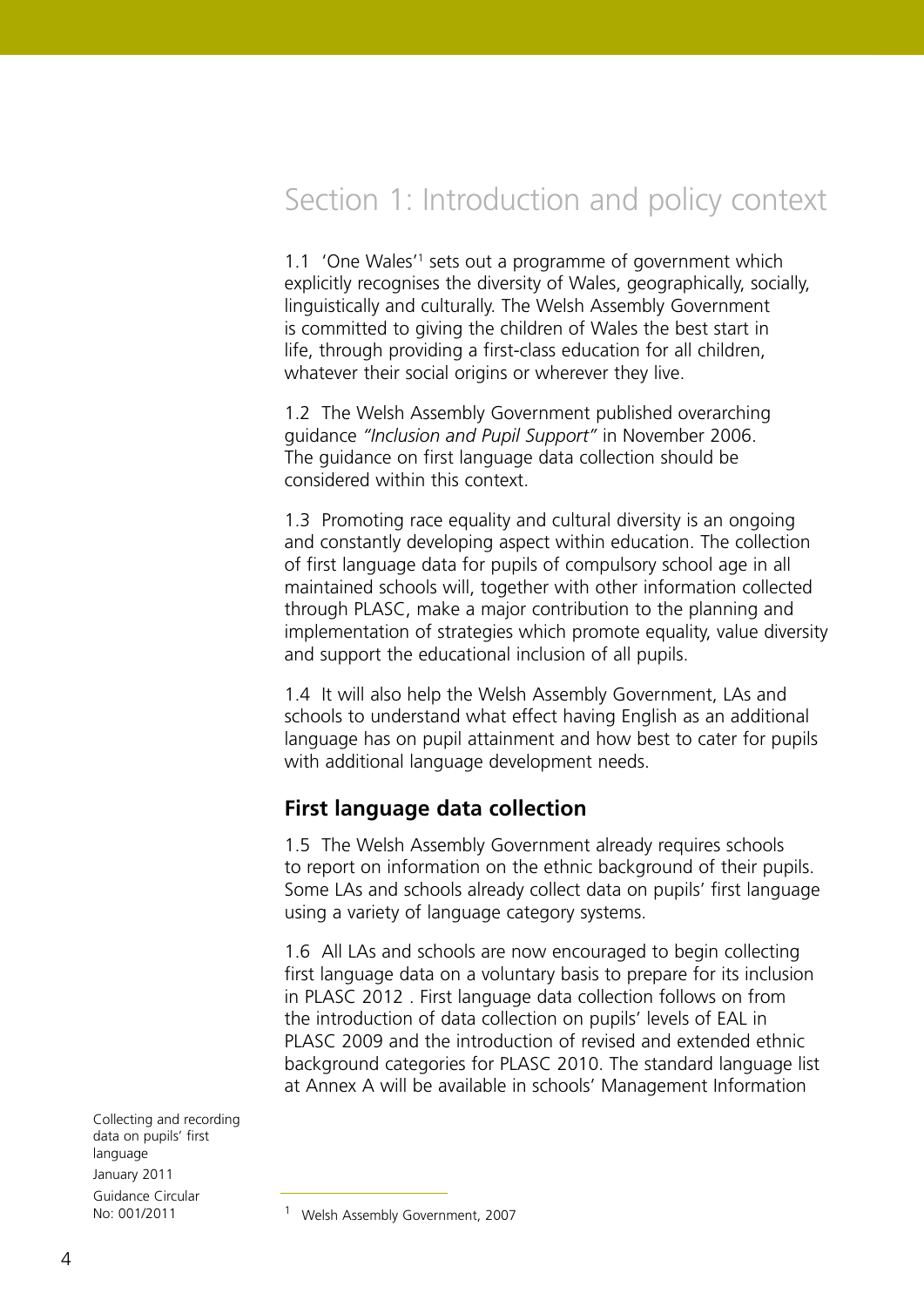System (MIS) software during academic year 2010/11; schools should contact their MIS support service to establish which software release will contain it.

1.7 The bilingual nature of Wales raises certain issues for the collection of language data and makes it less straightforward than in a monolingual setting. These complexities are fully acknowledged and further explanation is provided in **section 2**.

1.8 This guidance sets out arrangements for the collection of first language data with the aim of yielding accurate, consistent and reliable data.

#### **Data protection**

1.9 First language is not in itself considered to be 'sensitive personal data' under Section 2 of the Data Protection Act 1998. However, in view of the possible linking of language data with ethnicity data for analysis and resource allocation purposes, it is **strongly recommended** that the data be treated as sensitive personal data.

1.10 Everyone involved in the handling of personal data should be aware of their duties and responsibilities under the Data Protection Act. Guidance is available from the Information Commissioner's web site at www.informationcommissioner.gov.uk. Further information on the management of pupil data can be found at www.wales.gov.uk/ims.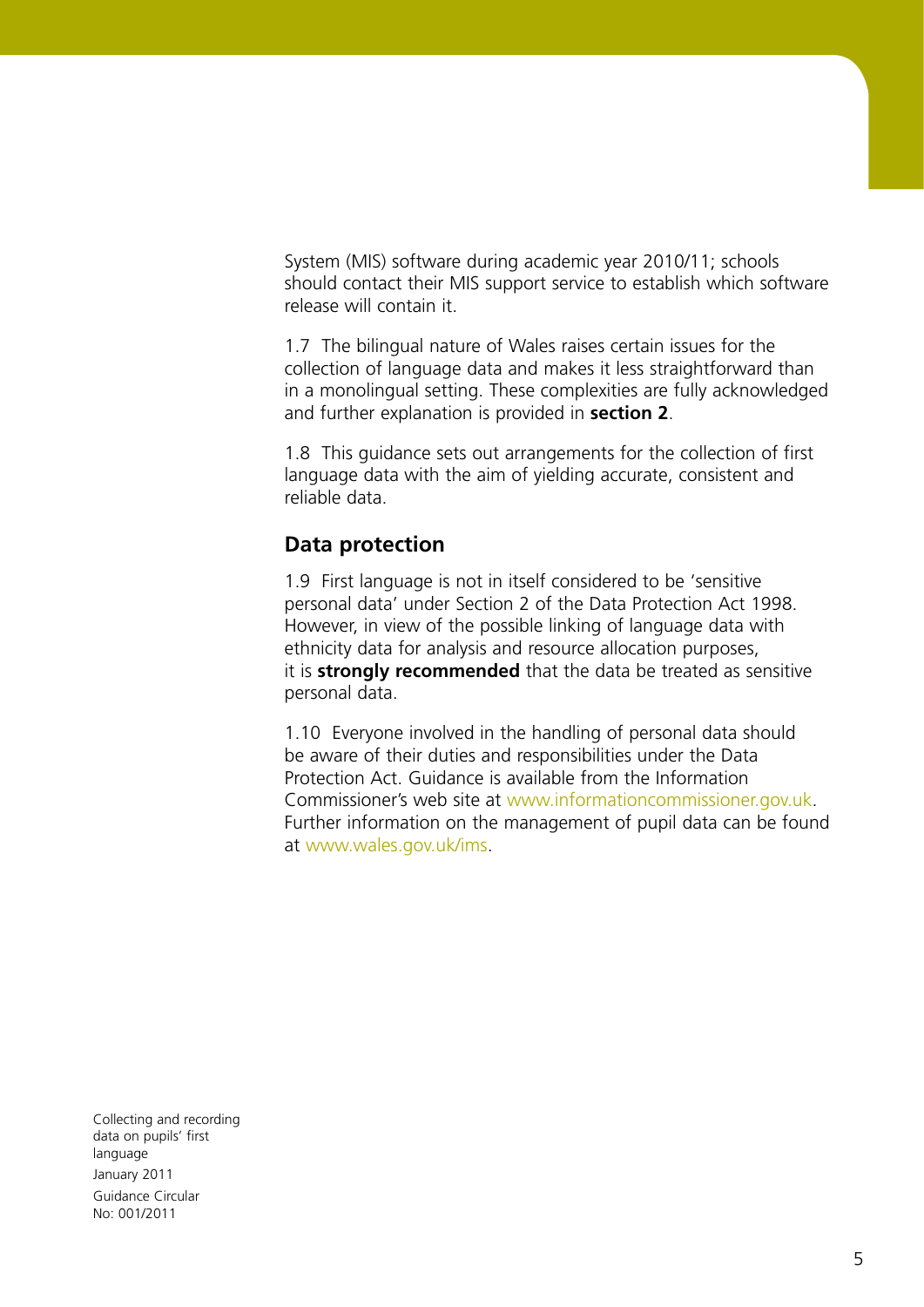# Section 2: Reasons for first language data collection in Wales

# **Rationale**

2.1 It is acknowledged that best (inclusive) practice in the area of language is based on knowledge of the linguistic repertoire of all pupils. The collection of first language data, together with other information collected through PLASC, will enable more effective targeting of language support and resources for all compulsory school aged pupils in all maintained schools. The data may also be used for national and local monitoring purposes.

2.2 However, a bilingual education system already exists in Wales and all children and young people learn both English and Welsh. The education system also provides for pupils to receive their education principally through the medium of English or Welsh. In addition, PLASC data on fluency and the use of Welsh is already collected. For those reasons, 'English and/or Welsh' is presented as a single option choice for first language for PLASC data entry, not as two separate options.

2.3 A simple definition of 'First' language in the context of this guidance is:

**'The language which a child first learned as a small child, and to which s/he may continue to be exposed to at home or in the community'**

(Some LAs/schools may already collect this data as 'home language').

Here are some examples:

A Somali family have settled in Wales. The parents speak very little English or Welsh and the language of the home is Somali. The children are learning English and Welsh at school and receive EAL support.

**The first language for these pupils is Somali.**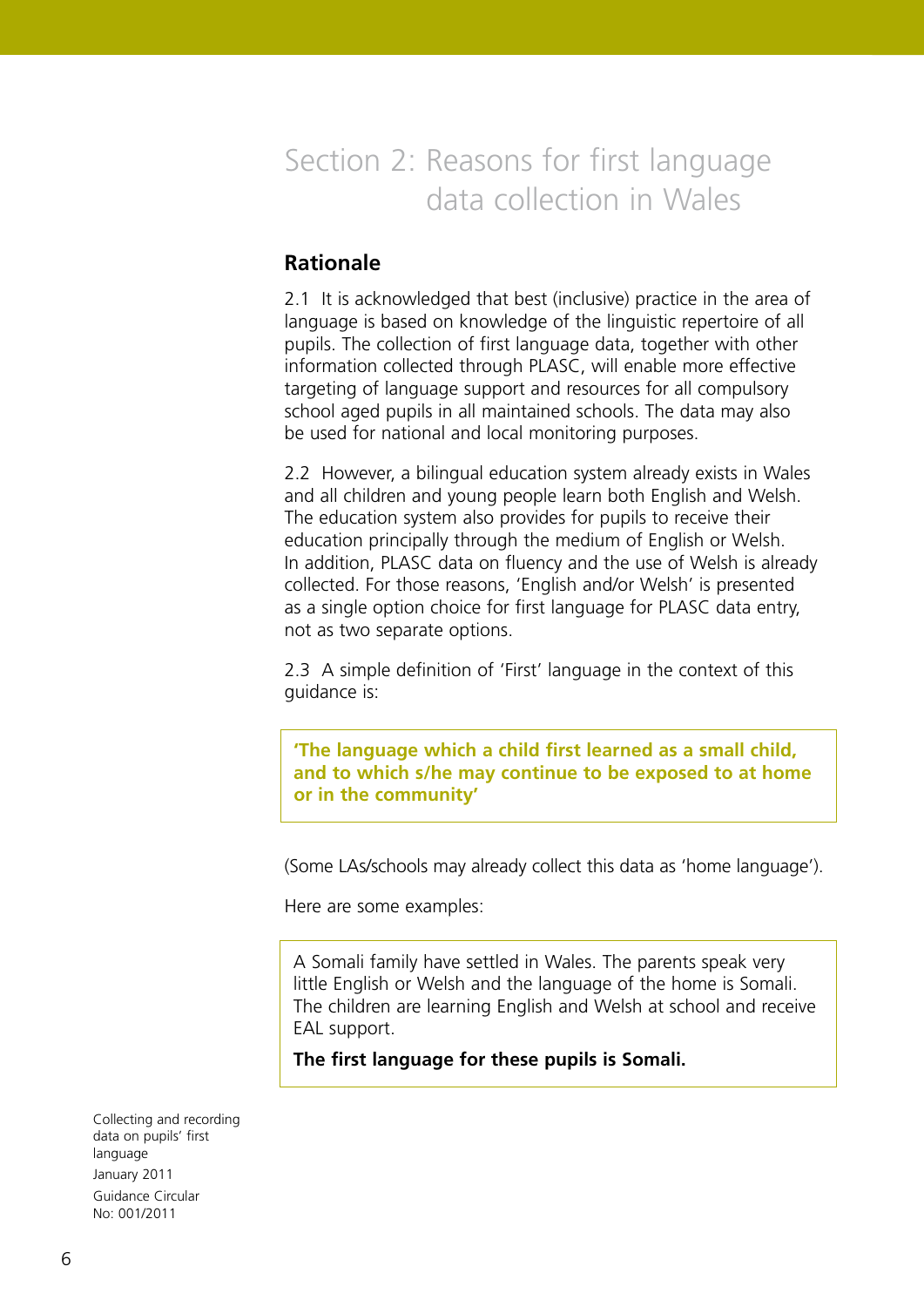A mother has moved from England to Wales. Her two children attend a Welsh medium primary school. They speak English at home.

**The first language for these pupils is English and/or Welsh.**

Welsh speaking parents use the Welsh language exclusively in the home. Their children attend Welsh medium primary and secondary schools.

#### **The first language for these pupils is 'English and/or Welsh'.**

2.4 Where a child has learned and used another language in their early years as well as English and/or Welsh, the other language would be described as the first language irrespective of the pupil's proficiency in 'English and/or Welsh'.

A child is born in Wales to a Polish family who have moved here to live. The first language that the child learned was Polish, which continues to be used at home although the parents are learning Welsh and sometimes practice at home with their child. The child attends a Welsh medium school and is proficient in Welsh and English. The child mainly speaks Welsh at school and in the wider community.

**The first language for this child would be Polish.**

2.5 Certain children who have been profoundly deaf from birth use British Sign Language (BSL) as their principal means of communication. For these children, the language of the home cannot be their first language (unless this is also BSL) as it will not be the first language that they learned as small children. Therefore, in such cases, the first language should be recorded as BSL where this is presented as the first language by the parent or pupil (see section 6). The language of the home may be a Multiple First Language (see section 7).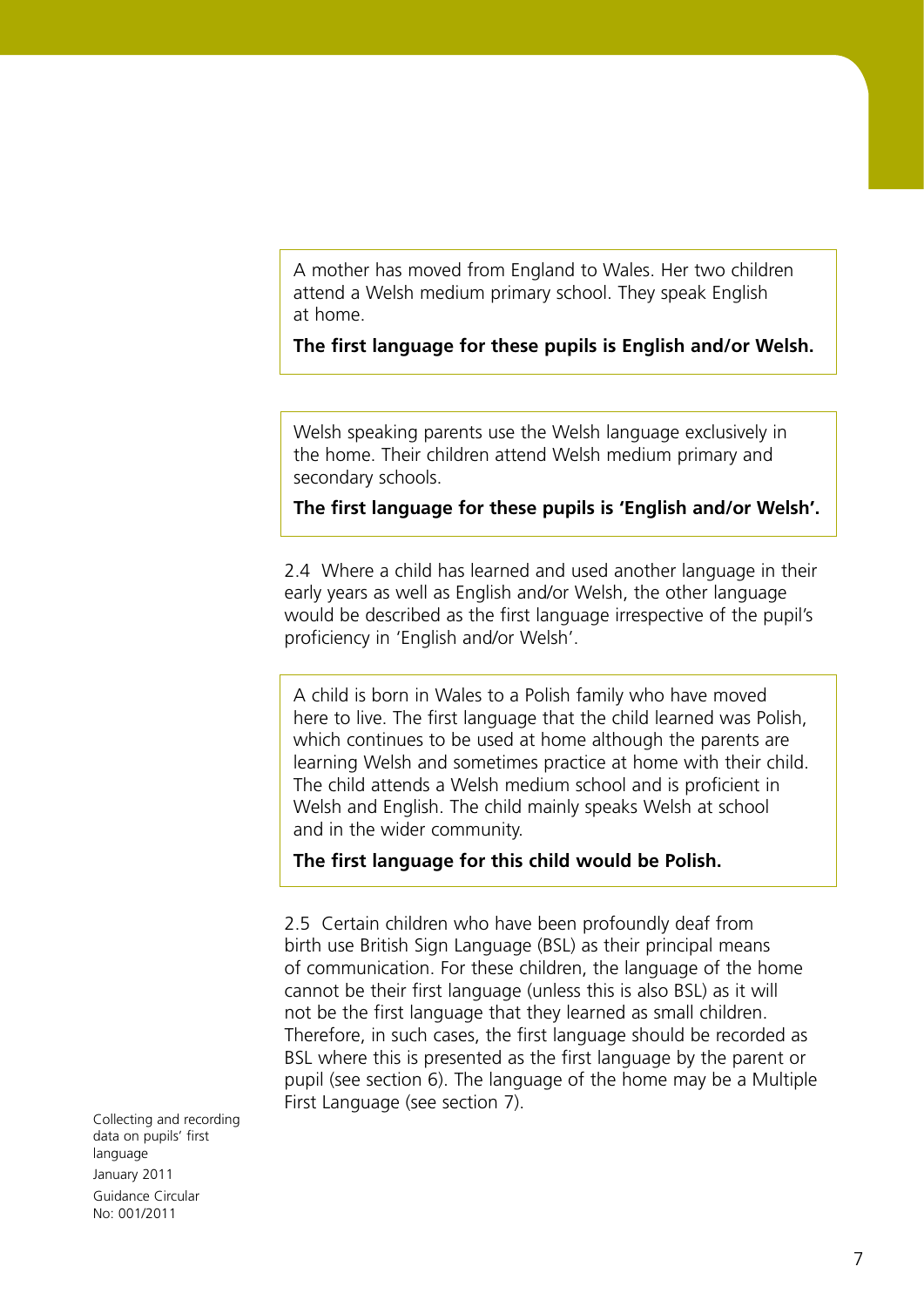Other forms of signing may be used to support communication for pupils with a range of special educational needs. This guidance relates only to deaf children using BSL as their main form of language.

2.6 Presently, there is no comprehensive and consistent information available nationally about children and young people in Wales who have languages other than English and/or Welsh as their first language. This limits the ability to plan and provide suitable support where it is needed for pupils with additional language development needs. Therefore the new data set will enable schools, LAs and the Welsh Assembly Government to have a better understanding of all the languages (including British Sign Language) that are spoken in the communities in Wales. Together with other information collected through PLASC, this will inform the planning of services to support all pupils.

There is also potential for the data collection to inform planning of wider community services, including family language support where English/Welsh is not the first language.

### **The reasons why education policy should recognise pupils' linguistic diversity**

2.7 First language data will provide very useful information for:

- the monitoring of attendance and attainment;
- the development of strategies and practices which support specific learning needs of individual pupils; and
- targeting resources and support both locally and nationally.

Language is a very important part of any child's identity. Where schools recognise the linguistic diversity of pupils, this can contribute positively to community cohesion and bring schools closer to the communities they serve. Collecting language data gives a clear message to children and parents that their identity is recognised and valued within the school community.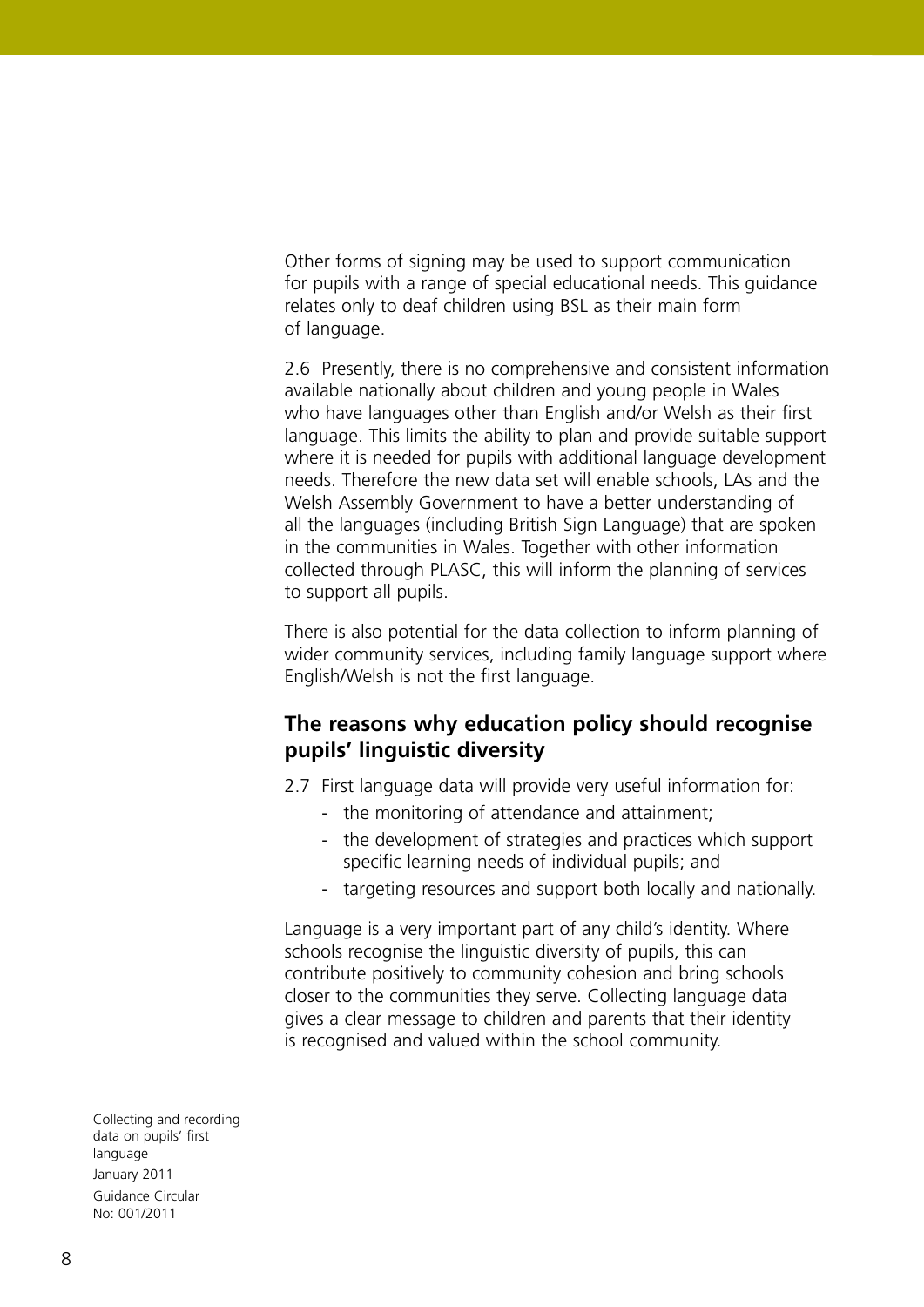2.8 Clear guidelines in the new national curriculum point to the importance of encouraging home language use, and bilingualism in all languages, for the academic and personal benefit of the children and young people.

2.9 The recognition and valuing of linguistic diversity can also contribute to the building of a language-friendly environment. This benefits all children by creating the conditions which encourage greater language awareness and openness to different cultures. In turn, this facilitates language learning for all.

2.10 This is why the Welsh Assembly Government is formalising arrangements for first language data collection, rather than leaving it as a matter for individual LAs or schools to determine.

### **Analysis and monitoring of pupil attainment data by ethnicity and first language**

2.11 The collection of first language data will extend the range of data informing the analysis of pupil attainment at both local and national levels.

2.12 The first language data will complement ethnicity and EAL data and will reveal the, sometimes complex, inter-relationships between ethnic background and language. The collection of first language data will also enable the information to be correlated with data on EAL Stages, in order to monitor educational progress.

2.13 Good quality language data will enable more effective allocation and targeting of language support resources, including multilingual support and interpreting and translation provision.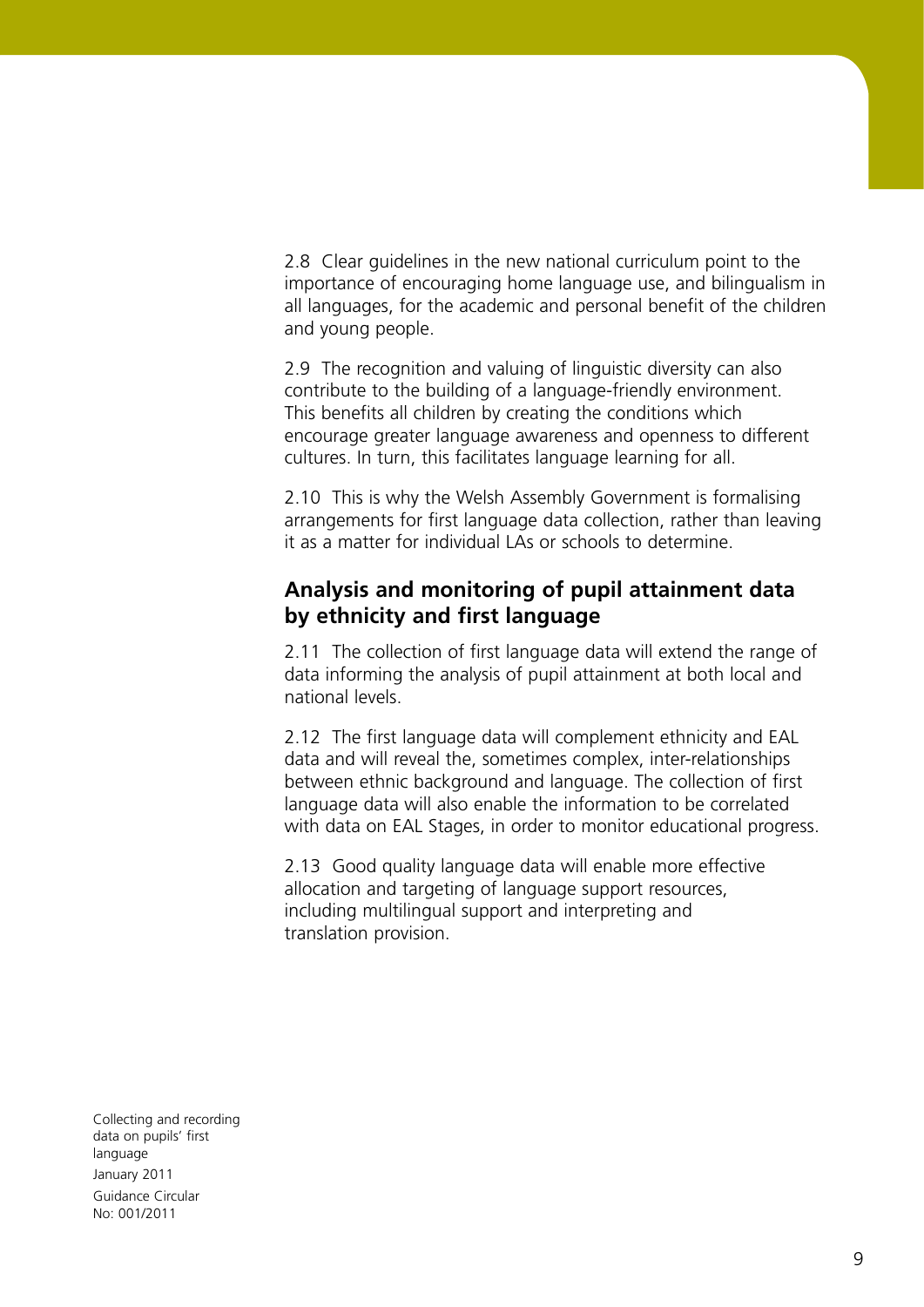# Section 3: Benefits of collecting first language data

3.1 Together with other information collected through PLASC, first language data can contribute a great deal to planning and implementing strategies to promote equality, value diversity and support the educational inclusion of all pupils, especially those who speak languages other than English and/or Welsh. The 'Including All Learners' approach in the new national curriculum is described in the following statement:

"Every learner should develop a sense of personal and cultural identity that is receptive and respectful towards others. Learning providers should plan in all subjects to develop the knowledge and understanding, skills, values and attitudes which will enable learners to participate in our multi-ethnic society in Wales. They should develop approaches which support the ethnic/cultural identities of all learners and reflect a range of perspectives, to engage learners and prepare them for life as global citizens".

3.2 Language has an essential role in defining personal identity for children and adults. For a child, the initial development of relationships and learning and the first exposure to social and cultural values happen through the language(s) acquired in early years. Good quality language data can, therefore, provide schools with a better understanding of the linguistic and cultural heritage of their pupils and of their local communities. Collecting the information also gives a clear message to children and parents that their identity is recognised and valued within the school community.

3.3 Recognising, valuing and building on the linguistic heritage of children from all communities can provide real benefits for all children and young people. Recognising and valuing linguistic diversity can also contribute to the building of a language-friendly environment. This will benefit all learners by creating the conditions which encourage greater language awareness and openness to different cultures and, so, facilitate language learning for all.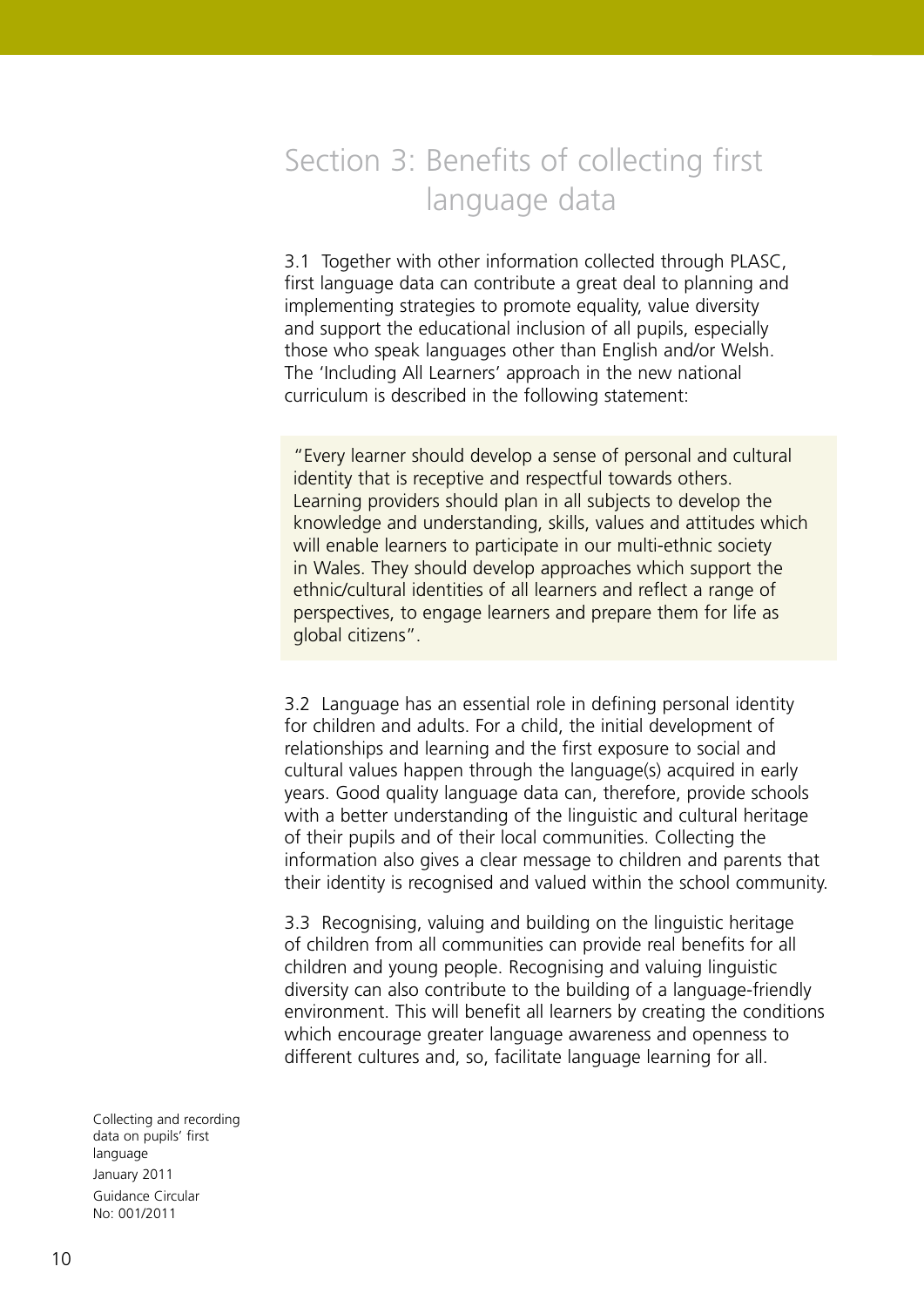3.4 Linked to other data in PLASC, collecting first language data will provide improved statistical information for schools, LAs and the Welsh Assembly Government. However, language data will not allow individual pupils to be identified publicly. Any data will be released only in accordance with the National Statistics Code of Practice.

At **school** level, the data will:

- help to characterise the linguistic diversity of the school:
- enable more effective targeting of language support by allocating language teaching assistants, interpreters, home school liaison workers and so on;
- target community language teaching, where relevant;
- assist schools to identify language(s) for translating communications to parents;
- help schools to know which language to encourage pupils to use in school;
- assist schools in devising teaching and learning strategies responsive to pupils' diverse learning needs;
- help schools to provide all children with the opportunity to fulfil their potential; and
- provide schools with better information about pupils transferring to them from elsewhere.

At **LA** level, the data will:

- indicate regional variations in linguistic diversity;
- enable more effective targeting of language support by allocating language teaching assistants, interpreters, home school liaison and community workers; and
- support the provision of community language teaching.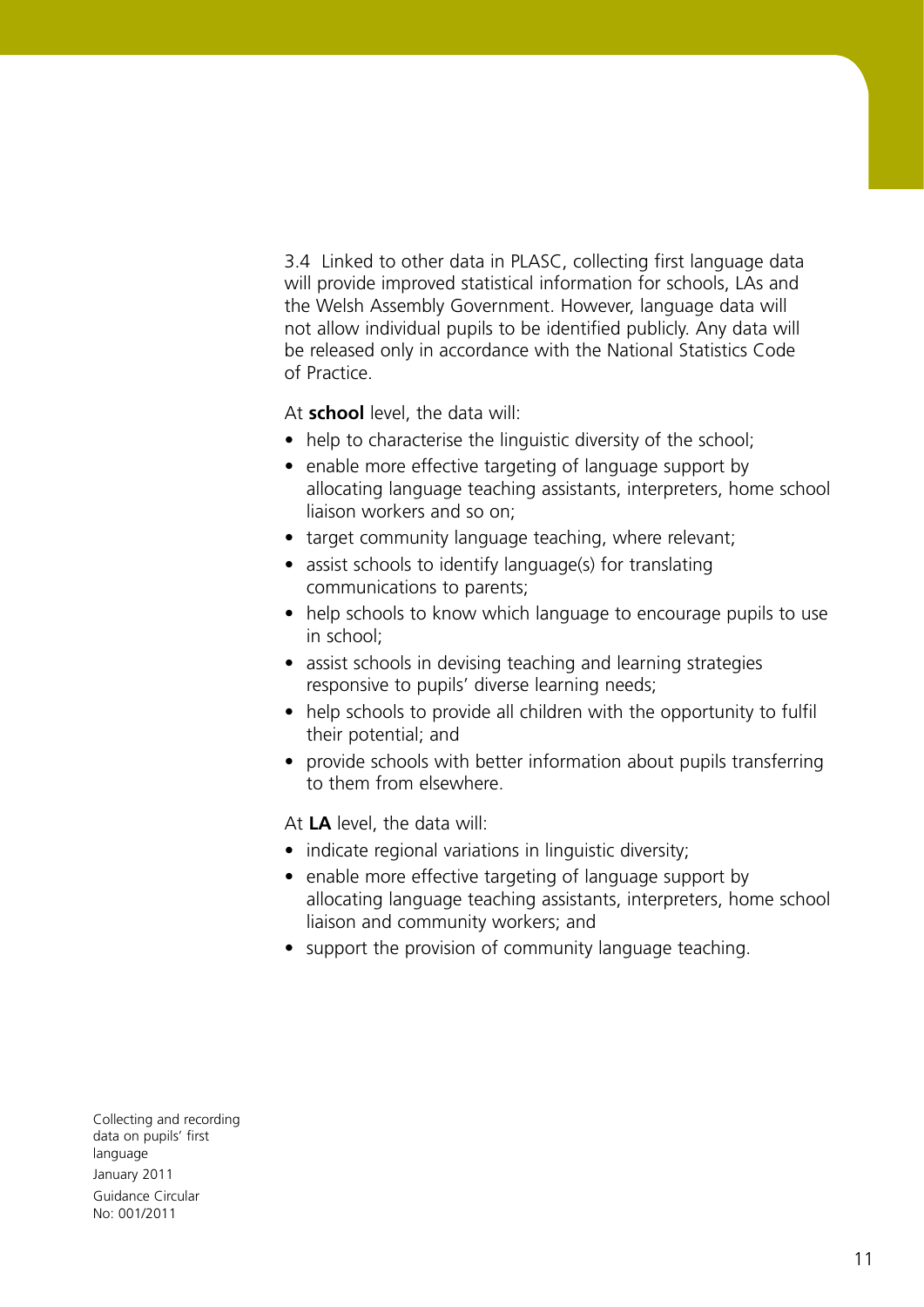At **Welsh Assembly Government** level, first language data will provide a rich source of statistical information on:

- how many languages are spoken in Wales;
- how many learners have English and/or Welsh as their first language; and
- how many learners in Wales have another language (including BSL) as their first language.

3.5 Linked to other data in PLASC, the benefits of good quality language data will include:

- use of language information alongside ethnicity data to provide better information about all pupils;
- better information at school, LA and the Welsh Assembly Government level on the attainment and progress of pupils with different language needs; and
- more effective allocation and targeting of language support resources.

3.6 Such data will also support the Welsh Assembly Government and its partners, such as Estyn, by contributing to national policy and strategy and in evaluating those national policies and strategies to ensure that central resources are effectively targeted.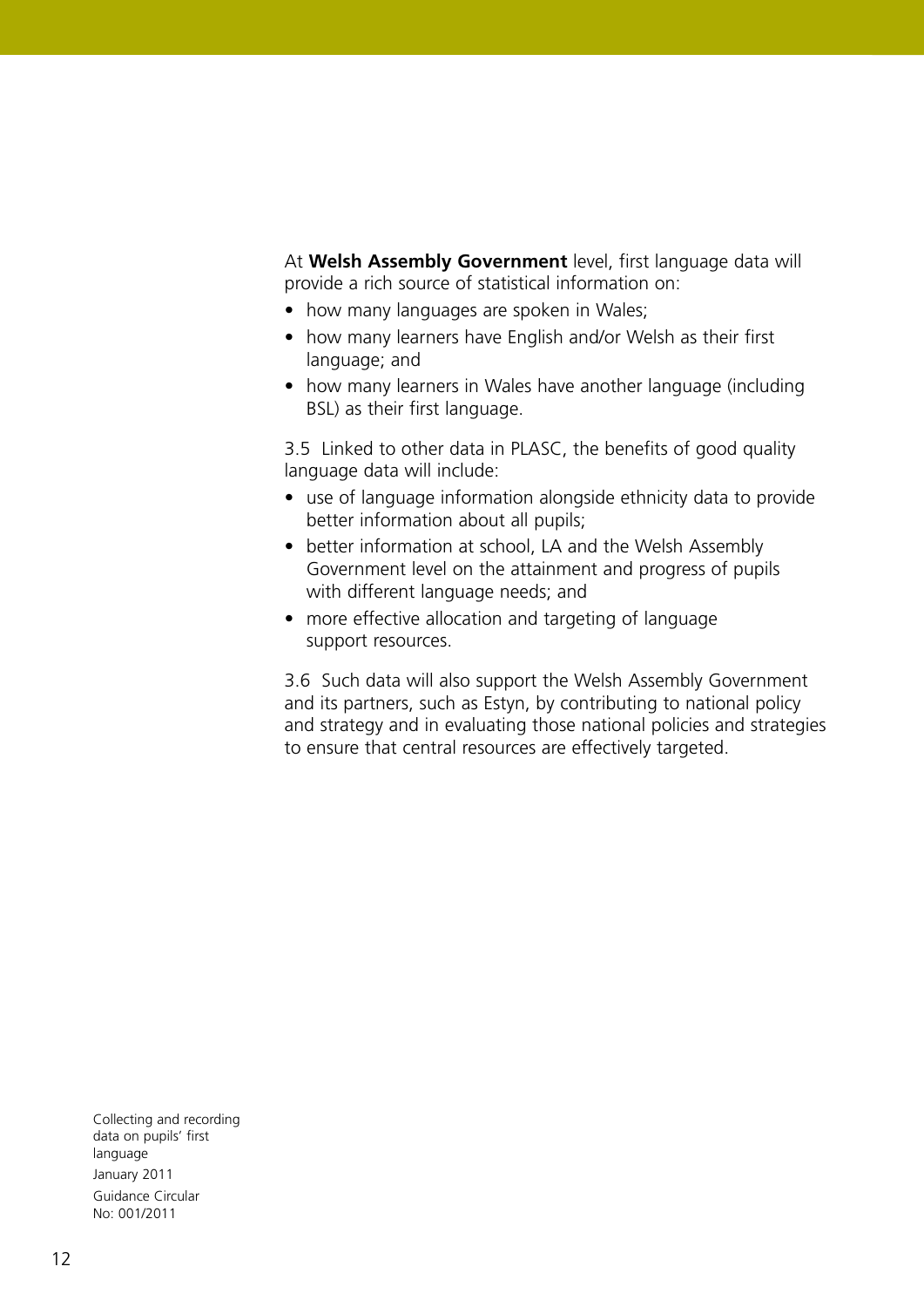# Section 4: Information for schools on collecting pupil language data

#### 4.1 **Management tasks for schools:**

All schools will need to:

- Identify a lead manager to oversee the process of language data collection;
- Distinguish between the responsibilities of staff involved in inputting the data (administrative staff) from staff applying specialist knowledge to the data collection process; for example, ethnic minority achievement service (EMAS) staff, and assign tasks as relevant;
- Ensure that suitable support is provided to all staff involved in the data collection and inputting;
- Ensure that the data collection process is managed sensitively, with due regard to the advice issued in the Welsh Assembly Government guidance on language data collection; and
- Determine a limited list of common languages from the full standard language list to be used when collecting the information from pupils and parents/carers (either independently or based on information from the LA). The standard language list at Annex A should be available to parents to choose from if they wish.

#### 4.2 **Administrative tasks for schools:**

- Schools are encouraged to begin collecting first language data now on a voluntary basis but **all** schools must ensure that all pupils in secondary schools or parents/carers of pupils in primary schools are invited to provide first language information prior to the January 2012 PLASC; and
- Record language data collected from pupils or parents in their Information Management Systems as part of their standard pupil records. Schools will need to have a full data set recorded in time for the January 2012 PLASC exercise.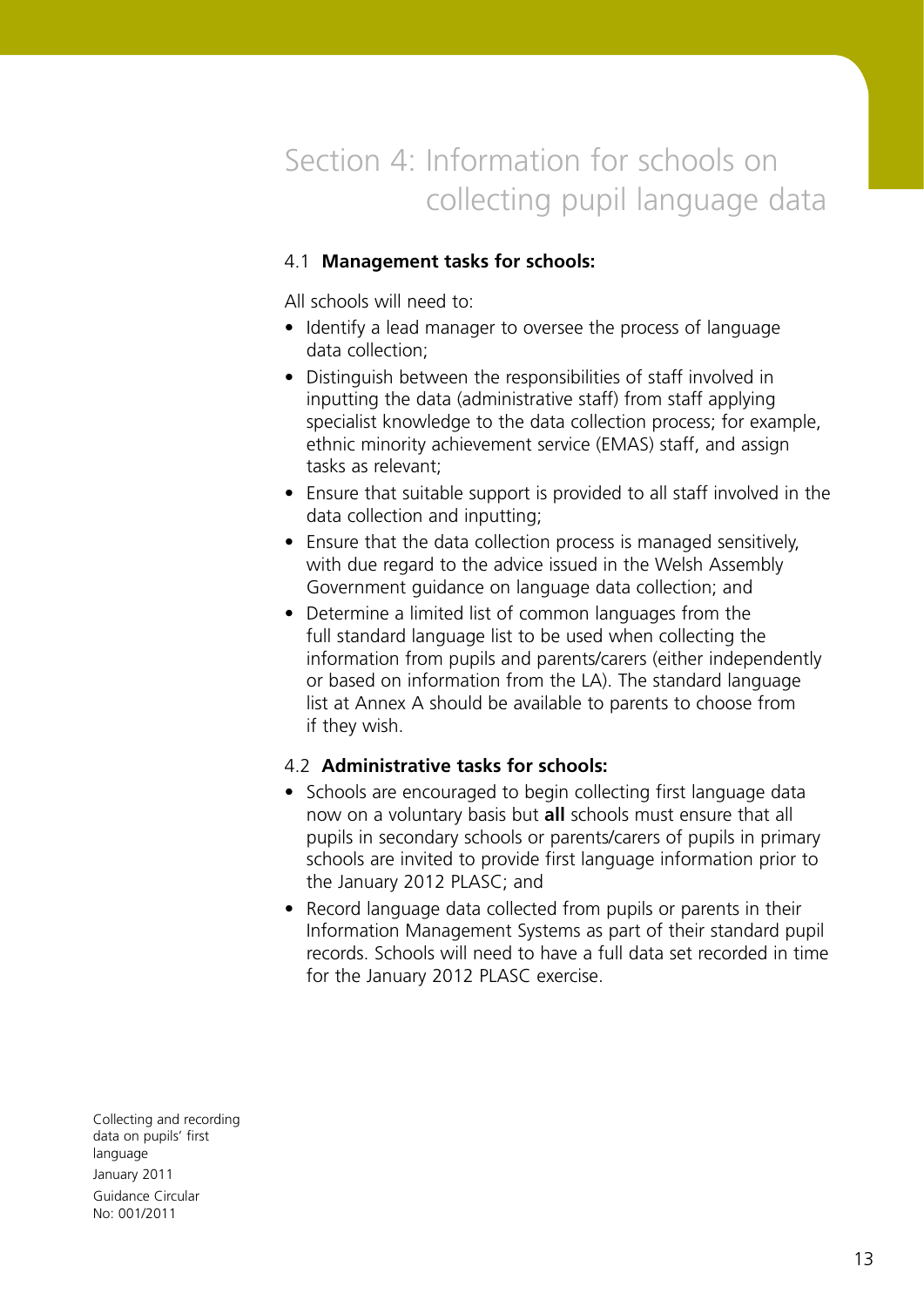#### 4.3 **Collecting data on existing pupils where language data is already collected**

- For existing pupils, schools will need to seek language data from the pupil or parents as appropriate in accordance with the standard language list at Annex A.
- Schools may still wish to combine the gathering of language information for existing pupils with their annual data-checking exercise.
- Once data has been collected and recorded it will form part of the Common Transfer File and move with pupils if they relocate. This will reduce the administrative burden on an ongoing basis. In accordance with best practice and good data management, schools will still wish to include language data held on pupils in their annual data checking exercise, allowing parents and pupils the opportunity to correct or update information held about them.

#### 4.4 **Collection of language data for the first time (new pupils)**

• Where current standard admissions processes do not include the collection of pupil language data, and where new pupils are registered in school for the first time, schools will need to gather information on a pupil's first language. This should take place after parents have received confirmation of their child's place at the school, preferably at the same time as other personal data. This should be done, wherever possible, at an early meeting with parents of new pupils.

4.5 From autumn 2010, schools are encouraged to collect information for their new intakes on the basis of the language list at Annex A. LAs may ,however, support schools by providing a reduced list of languages known to be spoken within the authority (based on the standard language list at Annex A) to include in the data capture form.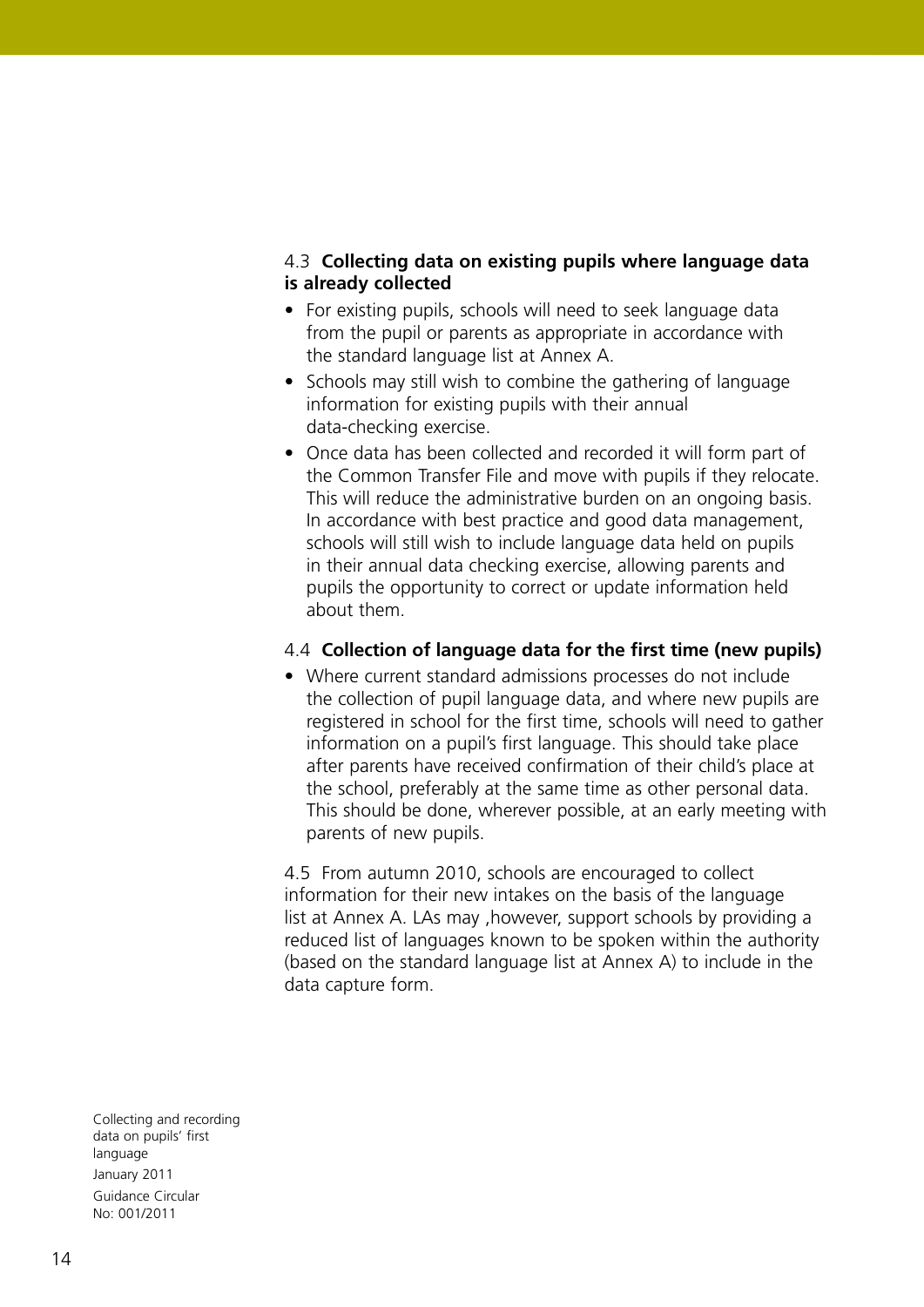# Section 5: Information for LAs on collecting pupil first language data

5.1 LAs will need to provide some support and guidance for schools in preparation for the collection of first language data. Current arrangements in local authorities vary widely in relation to the existing collection of language data, and the nature and extent of the support schools will require from their local authorities will depend on the existing arrangements.

5.2 In many LAs, schools will already be collecting and recording language information for their pupils, for the purposes described earlier although this may not be in accordance with the standard list at Annex A.

5.3 In some LAs, schools have not been collecting language information for their pupils or may have been using a restricted list of language categories. Where this is the case, schools may require considerable support from LA data management, language specialist and technical staff.

5.4 The following actions are likely to be needed to be taken by all LAs:

#### **Preparatory work to determine language categories**

- The full standard list of language categories at Annex A will be available to all schools in the look-up list in their management information system (MIS) during academic year 2010/11. All LAs will need to consider how best to communicate the full language list and how to help schools understand and use it. More detailed guidance notes on using the standard language list are provided at Annex A.
- The list is extensive, and many local authorities will also need to consider supporting schools by providing a reduced language list for schools to include in the data capture form, reflecting the languages known to be spoken within the authority. Parents and pupils should not, however, be prevented from asking for a language not shown on a reduced list to be recorded.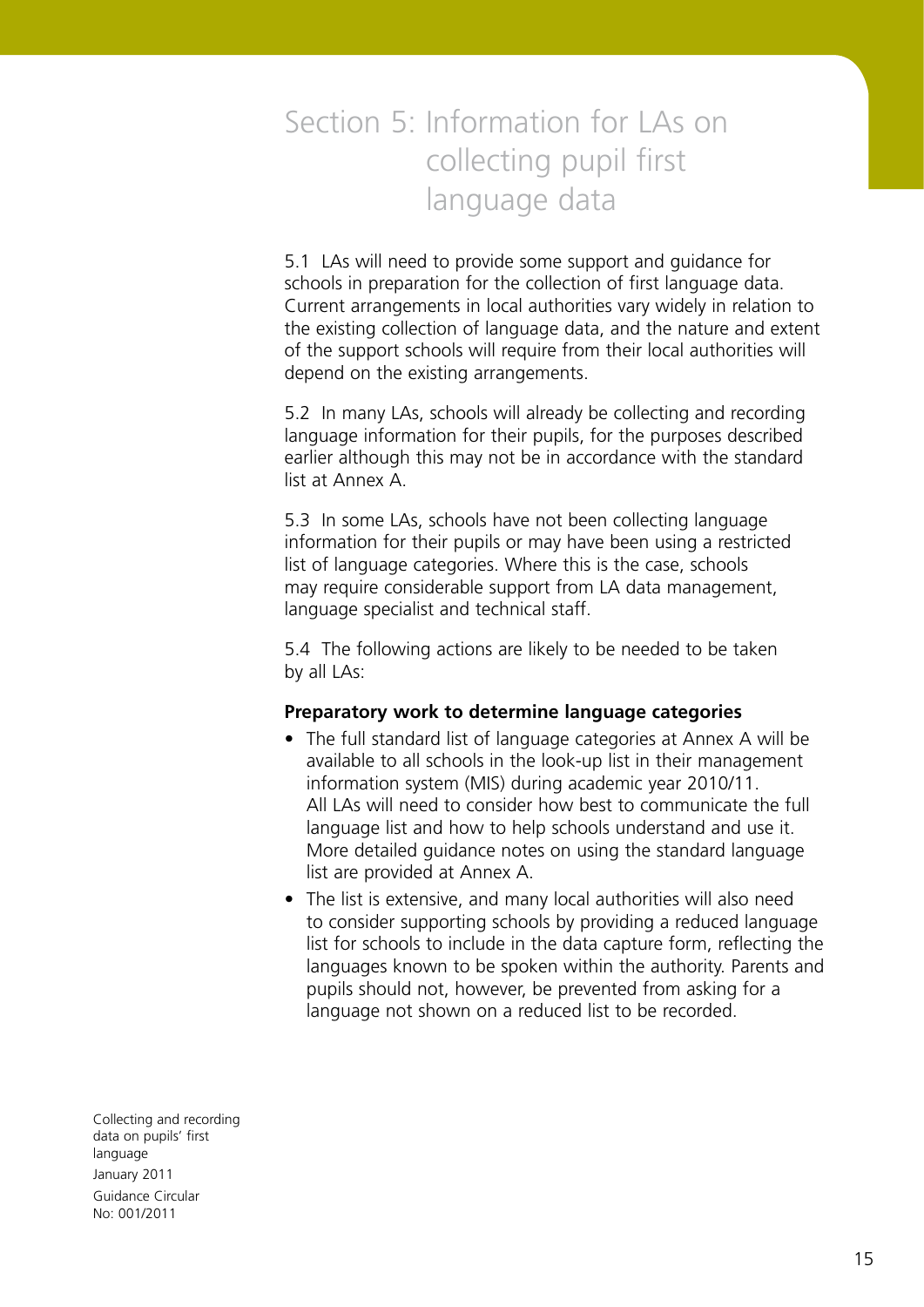• The number of languages represented within LAs and within individual schools varies significantly across Wales. Current arrangements for language data collection also vary widely. Planning will need to take account of these issues in terms of preparation required for, and implementation of, the PLASC first language data collection.

#### **During 2010 (if the data is to be collected on a voluntary basis) LAs should:**

- Provide advice and support for schools on the collection and recording of data on pupils' first language with PLASC 2012 requirements in view. It is for each LA to identify local needs in this regard and offer appropriate training. This may include the need for wider awareness raising for schools on race equality, ethnic and cultural diversity and particular issues affecting refugees and asylum seekers.
- Ensure that arrangements are such that this data is passed between schools when pupils transfer.
- Ensure that schools which are already collecting first language data review any existing language list and codes against the new standard list at Annex A and re-collate the language data for all pupils already on roll.
- Some schools may already conduct a routine annual data checking review with parents during the autumn term. This would be an appropriate opportunity to collect new or amended data from parents or pupils.

#### **Compulsory exercise January 2012:**

• Ensure that schools are collecting pupil language data during the Autumn Term 2011 and ensure that all schools have recorded data on the first language of all pupils on roll in time for the January 2012 PLASC exercise. The suggested completion deadline is 1<sup>st</sup> November 2011 for the January 2012 PLASC exercise.

#### **Ongoing**

• LAs will need to keep their language lists under review to ensure that all first languages represented within the authority are represented.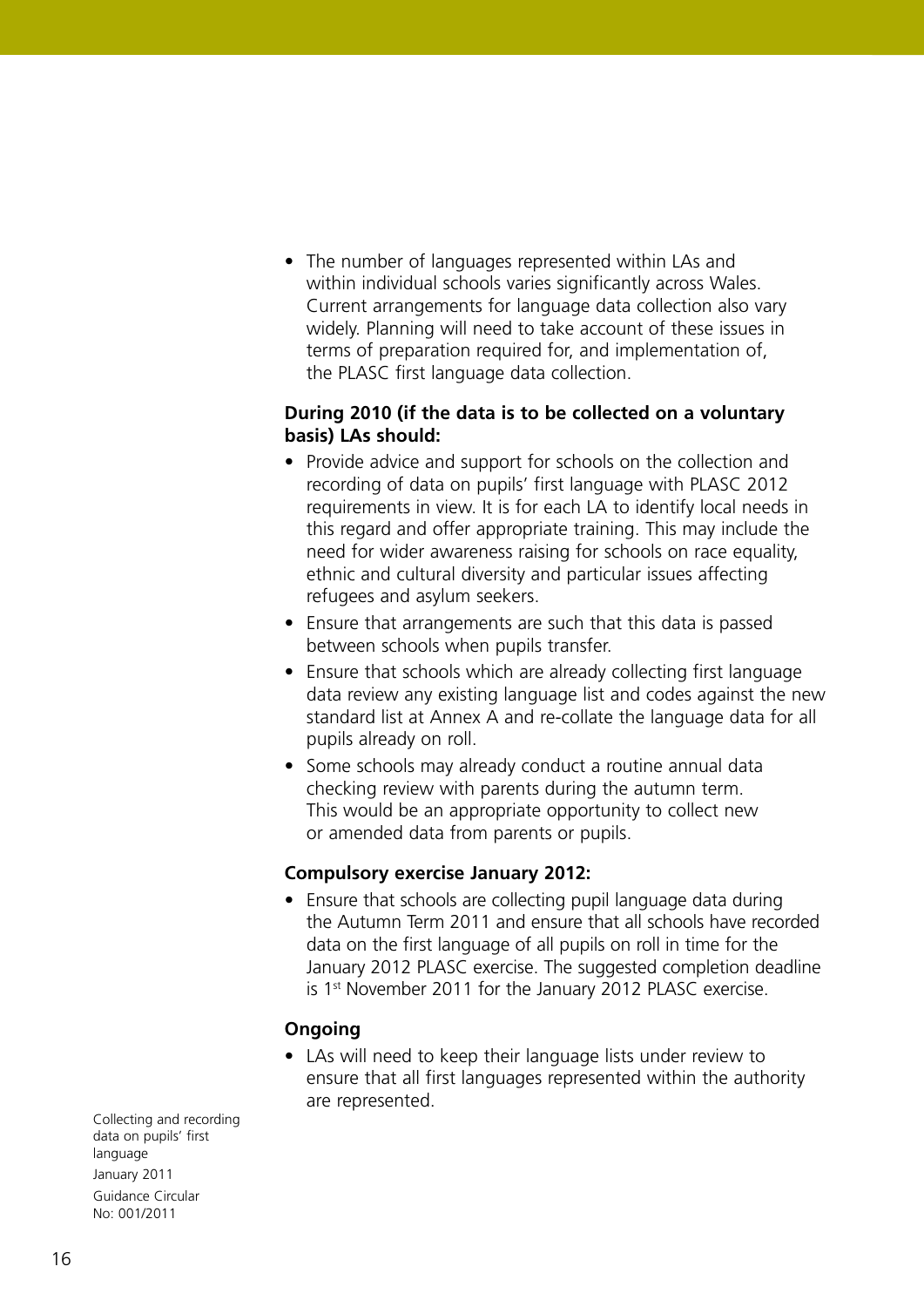Section 6: Seeking information from parents/carers and pupils

## **Role of pupils and parents/carers in determining first language**

It is assumed that in working with pupils and parents/carers, LAs and schools will first have identified the relevant languages known to be spoken within the authority from the full standard list. There should be no circumstances under which pupils or parents/ carers should be presented with the full list unless the parent/carer has asked for it.

## **Pupils aged 5 to 12 years**

6.1 It is recommended that those with parental responsibility should determine the first language of pupils at primary school.

# **Pupils aged 12+**

6.2 The Information Commissioner has advised that pupils aged 12 to 15 are generally considered capable of deciding their own first language. It is recommended that decisions regarding a pupil's own first language, if they are aged between 12-15 years old, are best made with the support and knowledge of their parent(s) or of those with parental responsibility in a family context.

## **Pupils aged 16+**

6.3 The Information Commissioner advises that pupils aged 16 and over should make their own decisions.

# **Children Looked After**

6.4 Where a pupil aged 12 to 15 is looked after by the local authority, the decision of the pupil overrides that of the authority or the authority's designated carer.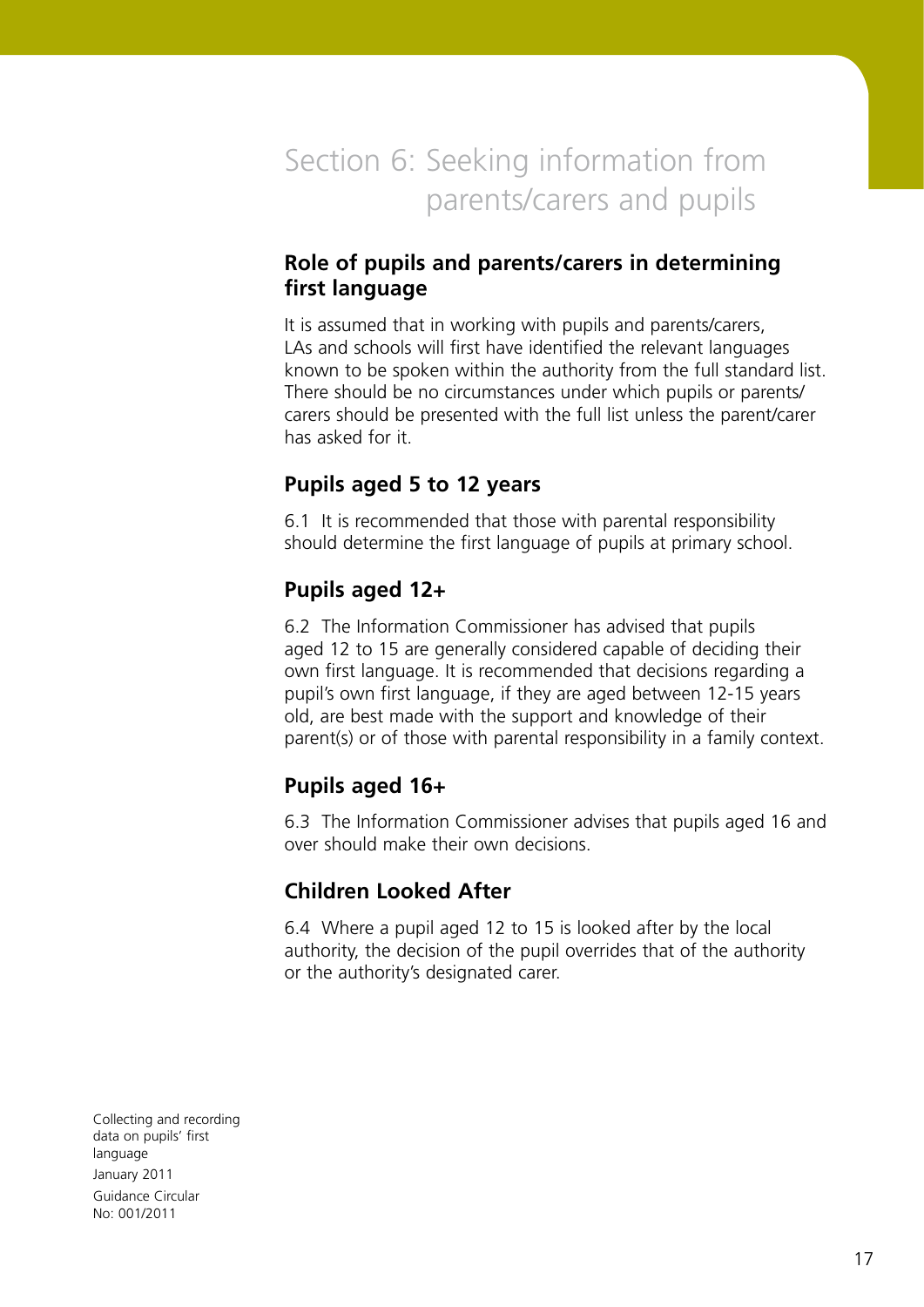# **Special Educational Needs**

6.5 Where children and young people have special educational needs, it may be more appropriate to use their functional, rather than chronological, age in determining whether the pupil or parent/carer should make the decision about first language.

### **Supporting pupils and parents in providing language information**

6.6 In most cases the collection of language information should be a relatively simple process, particularly when schools actively promote positive attitudes towards multilingualism and linguistic diversity. Some pupils or parents, however, might be reluctant to provide the information requested, or might offer an incomplete response. Pupils or parents from minority language backgrounds may be unable to read/understand the information request or could be unwilling to respond if they believe that:

- the school might favour respondents who describe themselves as speakers of English and/or Welsh, especially where these are in the majority;
- the name of their language might not be known to the school: and/or they perceive that their language has a relatively low status with those asking for the information.

Refugee families and asylum seeking families may be particularly wary of requests relating to first language because of their particular history and current status.

6.7 In such cases, pupils or parents may need direct support to provide the information. For instance, individual cases could be followed up by a member of staff who knows the child well, or by specialist EAL staff.

Some schools/LAs may be able to provide translators or translated information for certain languages.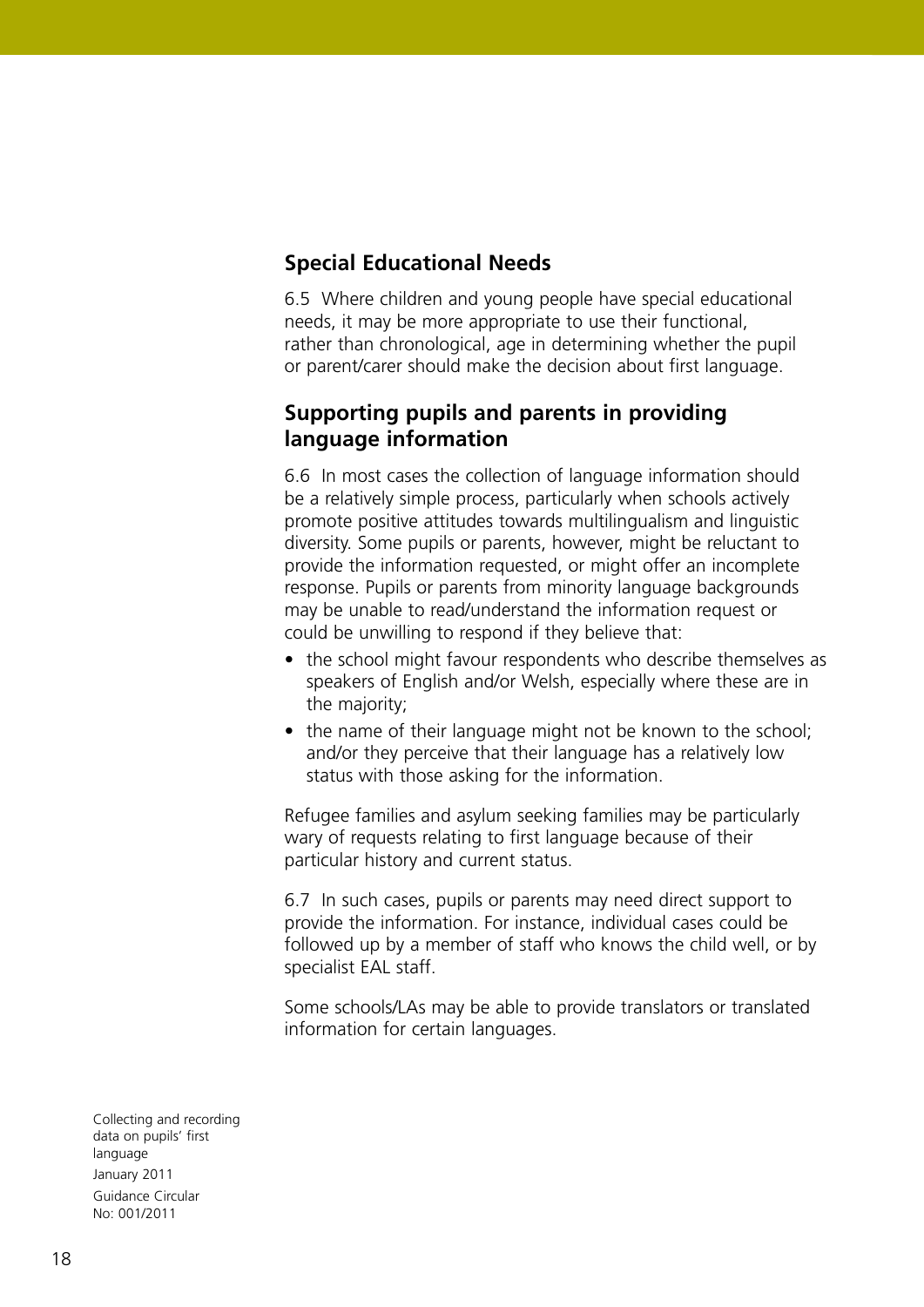6.8 **Pressure should not be placed upon pupils or parents who remain undecided or reluctant to provide information** despite being encouraged to do so. In such circumstances the school should consider whether:

- the pupils or parents could be invited to provide the information at a later date; and
- in the case of new pupils, accurate data may be more easily obtained if the pupil is first allowed time to settle into the school.

# **Ascribing a language**

6.9 In some cases where the pupil or parent does not initially provide information, the school may be able to ascribe a language if they are confident that they can base this on valid information. **In such cases pupil or parent confirmation must be invited**. The school must indicate at the appropriate place in the pupil's record where the school has ascribed the first language for that pupil.

#### **Accepting responses**

6.10 Schools must accept the responses provided by pupils or parents. First language data should be regarded as personal to that pupil as the data subject, with individual decisions respected.

There are certain sensitivities around some potential responses. For example, parents/ carers may select a language perceived to be of higher status rather than the child's actual first language. It is accepted that this may have some impact on the accuracy of data being collected.

## **Right to refuse to provide data**

6.11 Any pupil or parent is entitled to refuse to provide this data. If there has been an active refusal this must be recorded as a refusal and a first language must not be ascribed to that pupil.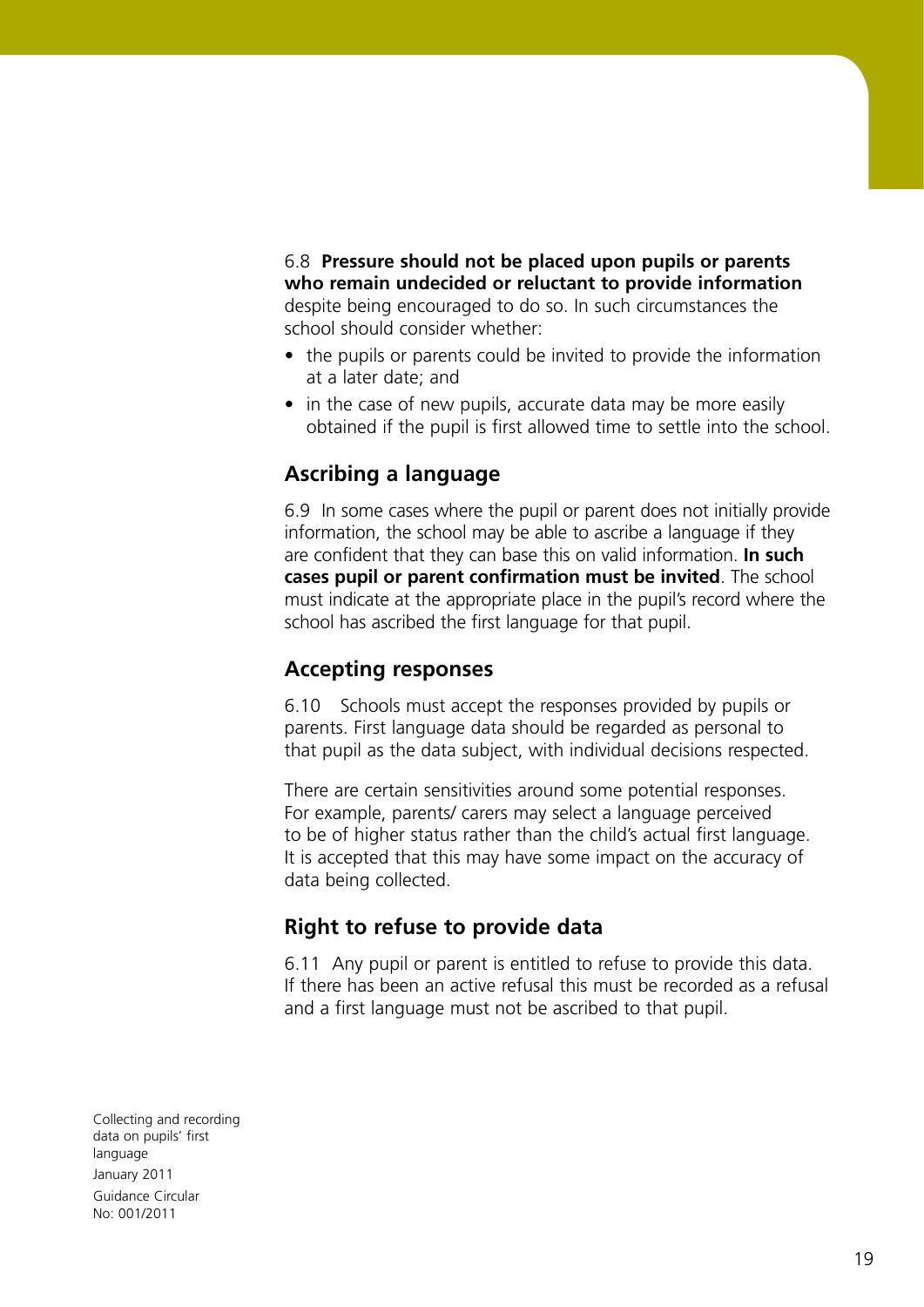### **Access by pupils and parents to sensitive personal data held by the school**

6.12 Pupils and parents have the right to see a pupil's personal file, including the first language data held by the school on the individual, as set out in the Privacy Notice issued by the school which advises on what the school, LA and Welsh Assembly Government does with the information it holds on pupils. They also have the right to have the data amended.

## **Translated versions of the model form and letter**

6.13 Copies of the model proforma at Annex B and the model letter to parents at Annex C are available in the following languages:

| Arabic    | Punjabi |
|-----------|---------|
| Bengali   | Somali  |
| Cantonese | Urdu    |
| Gujarati  | Polish  |

Copies of the form and the letter in these languages are available from:

Naomi John Support for Learners Division Department for Children, Education and Lifelong Learning Welsh Assembly Government Cathays Park **Cardiff** CF10 3NQ

Tel: 029 2082 6212 e-mail - Naomi.John@wales.gsi.gov.uk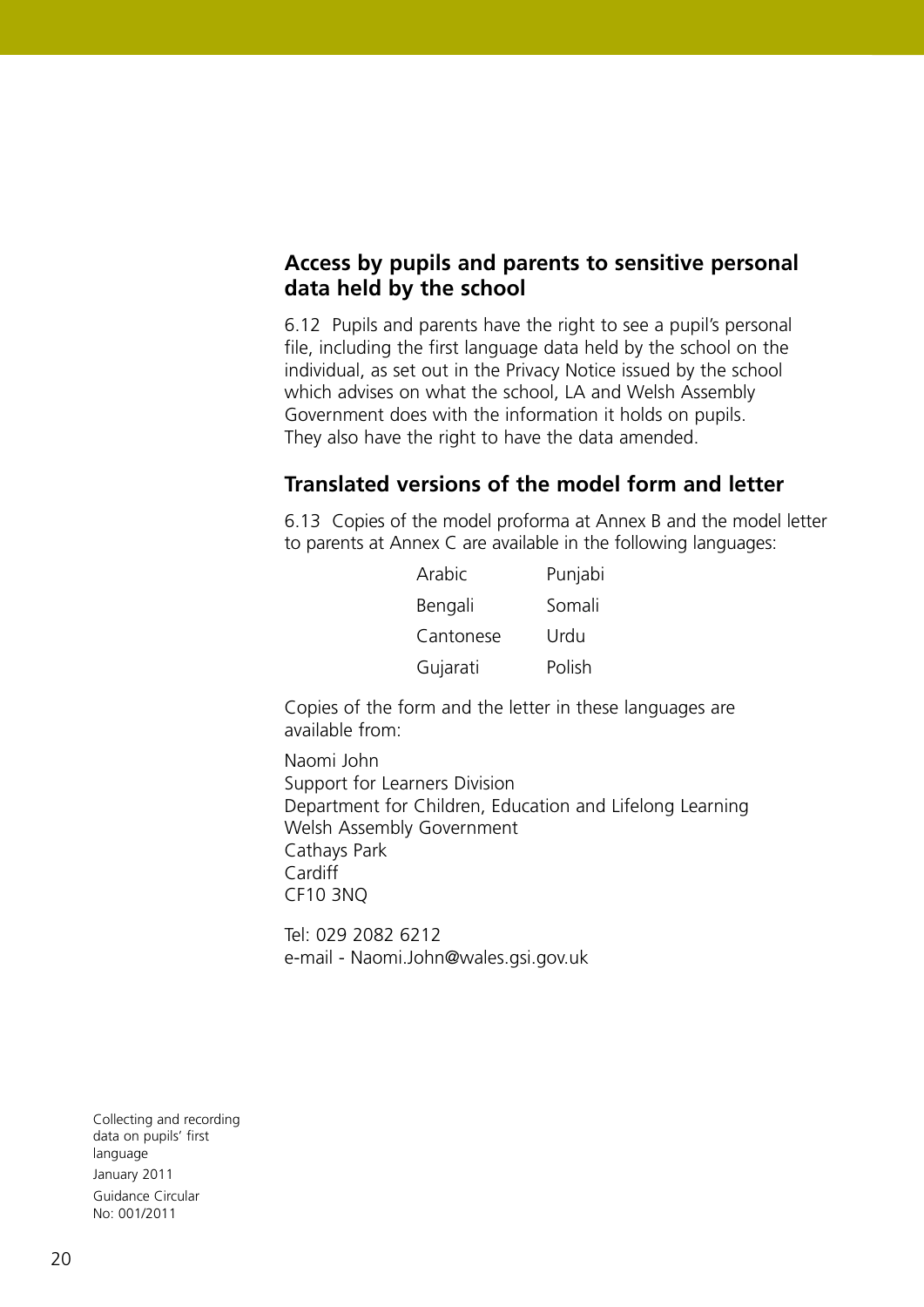# Section 7: Process for collecting and recording data

## **Collecting multiple and additional language information outside of PLASC**

7.1 PLASC will only require the **first** language to be recorded.

7.2 In consultation with schools, LAs may wish to promote language data collection at school level beyond first language data. This will extend local knowledge about multiple languages known, or used, by pupils.

7.3 Schools may be able to use this process to record other languages where these apply, including Multiple First language(s), if the software is available. Other information that could be collected includes the preferred correspondence language of the home where a school has facilities for correspondence in a range of languages and any other languages which the pupil is learning outside of school (tuition language(s)) (see Annex B).

## **First Language and Multiple First languages**

7.4. A first language should be recorded where a child learned the language as a small child and may continue to be exposed to this language at home or in the community. This may be the 'mother' tongue, but not in all cases.

7.5 If a child was exposed to more than one language (which may include English and/or Welsh) during early development, a language other than English and/or Welsh should be recorded as the first language, irrespective of the child's proficiency in English and/or Welsh. In such cases, English and/or Welsh, or another language, if relevant, could be recorded as a Multiple First Language (see below and Annex B) in the school data collection form if the school's software allows it. In such circumstances only the 'first' language will be included in any further PLASC collection.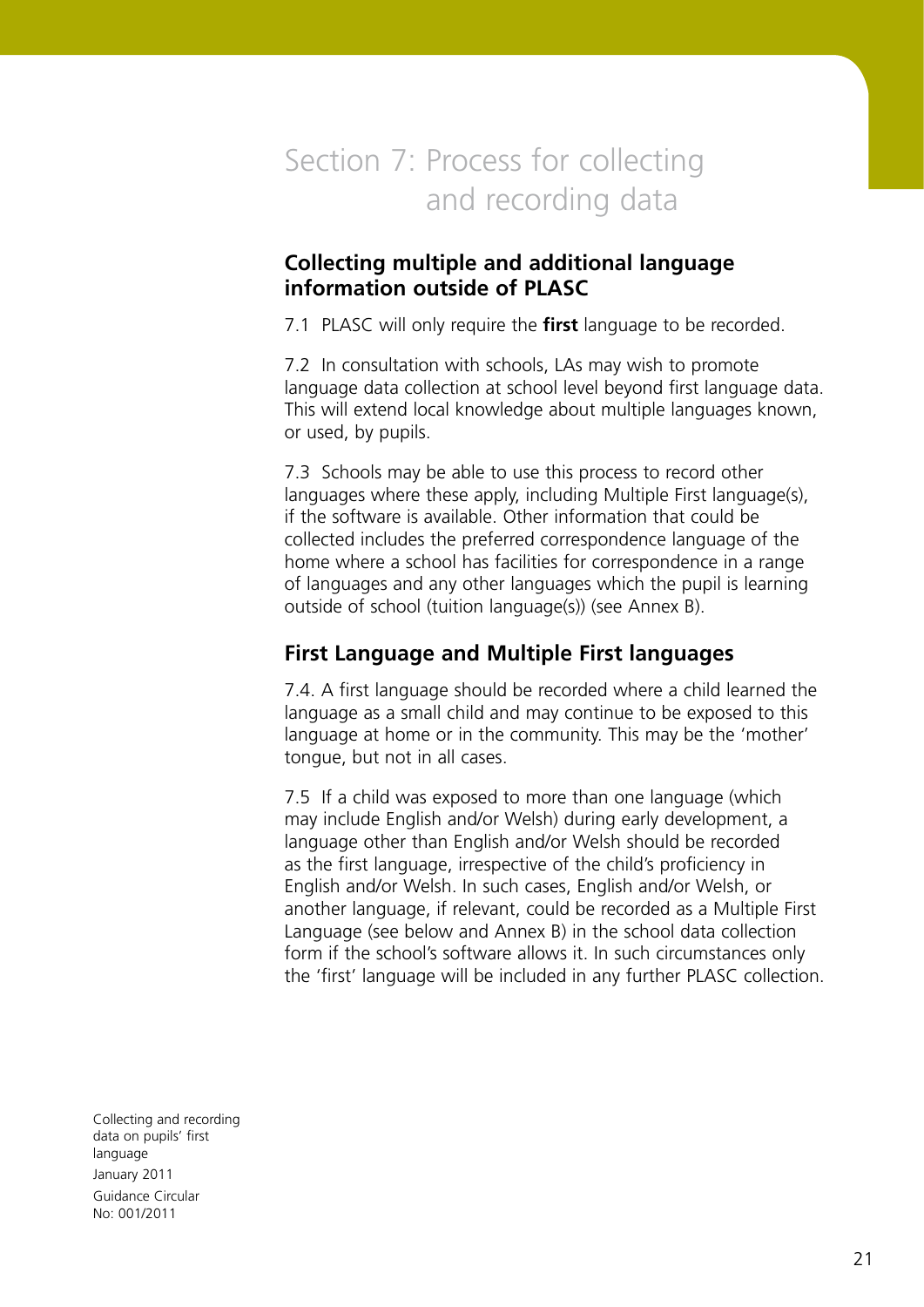A child is from a family with an Italian mother and an English father. The mother speaks to the child in Italian and the father speaks to the child in English. The child attends a Welsh medium school and speaks to his/her siblings in Welsh, so the child is proficient in three languages. The father was the primary care giver when the child was small.

#### **The first language for this child would be English and/or Welsh.**

**The Multiple First Language for this child would be Italian.**

# **Transfer of language data after initial collection**

7.6 It is intended that this data will be transferred for existing pupils as part of normal Common Transfer File (CTF) procedures.

## **Software Issues**

7.7 The Welsh Assembly Government is working with software suppliers to ensure that their systems meet the guidance requirements. However, not all schools in Wales use the same management information systems so there may be some variation in the timing of MIS updates.

7.8 Should there be any issues whereby schools have pupil language data that they are unable to record within their MIS during the preparatory period, the data should be recorded and held securely for input when software installation allows.

7.9 For some schools, the majority of children will have the same first language. In such cases is it intended that the software will reduce the administrative burden, for example by enabling block entry of the majority first language with manual entry needed only for other first languages.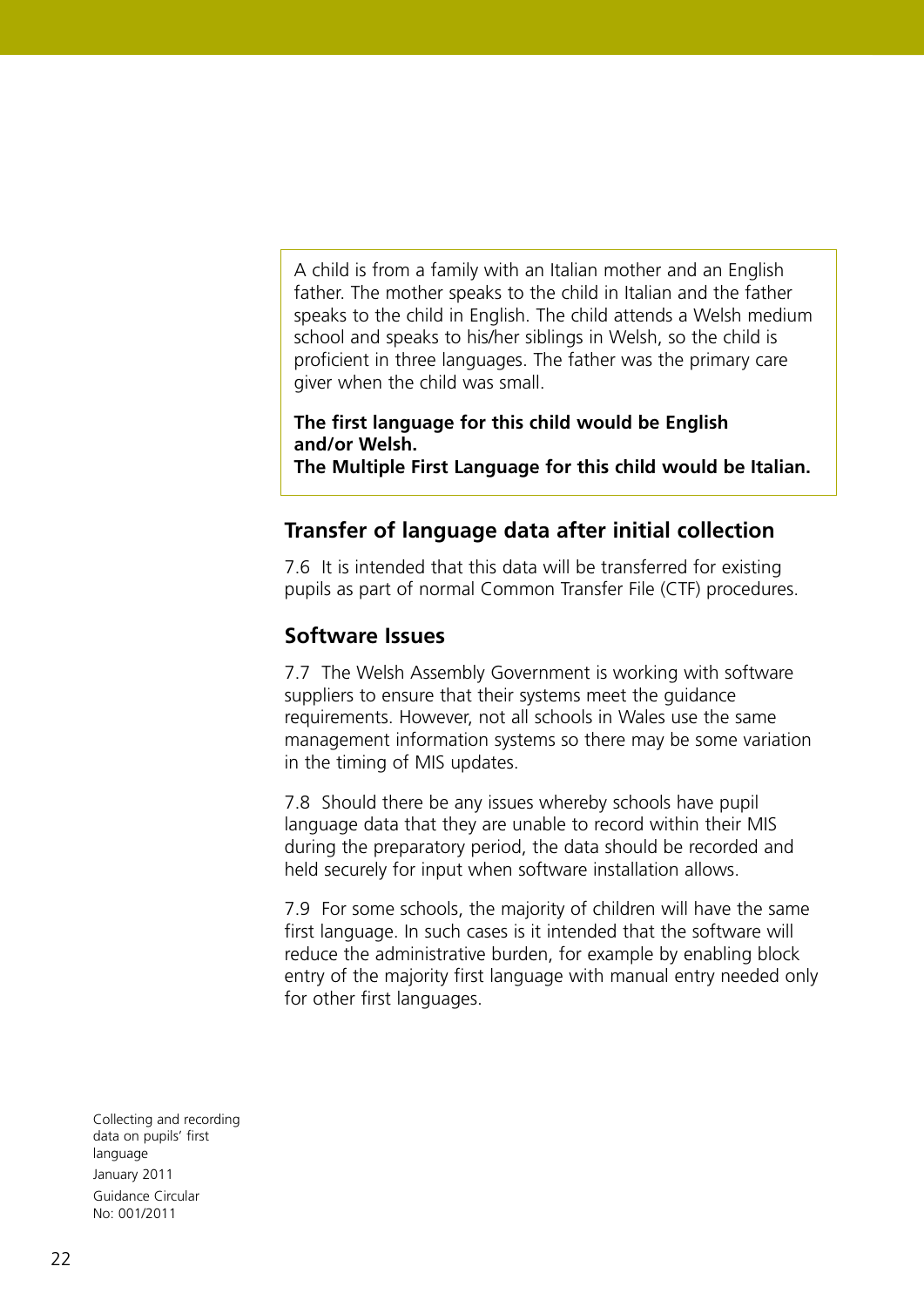# Annex A

# **Standard language category list and guidance notes**

The following table contains the standard language categories, with main codes and sub-codes where relevant. Please see the guidance notes for more information.

| Main<br>Code | Sub-<br>Code | <b>Descriptor</b>    |
|--------------|--------------|----------------------|
| <b>ABA</b>   |              | English and/or Welsh |
| <b>ACL</b>   |              | Acholi               |
| <b>ADA</b>   |              | Adangme              |
| AFA          |              | Afar-Saho            |
| <b>AFK</b>   |              | Afrikaans            |
| <b>AKA</b>   |              | Akan/Twi-Fante       |
| AKA          | <b>AKAF</b>  | Akan (Fante)         |
| AKA          | <b>AKAT</b>  | Akan (Twi/Asante)    |
| <b>ALB</b>   |              | Albanian/Shqip       |
| <b>ALU</b>   |              | Alur                 |
| <b>AMR</b>   |              | Amharic              |
| ARA          |              | Arabic               |
| ARA          | <b>ARAA</b>  | Arabic (Any Other)   |
| ARA          | <b>ARAG</b>  | Arabic (Algeria)     |
| ARA          | <b>ARAI</b>  | Arabic (Iraq)        |
| ARA          | <b>ARAM</b>  | Arabic (Morocco)     |
| ARA          | <b>ARAS</b>  | Arabic (Sudan)       |
| ARA          | <b>ARAY</b>  | Arabic (Yemen)       |
| <b>ARM</b>   |              | Armenian             |
| <b>ASM</b>   |              | Assamese             |
| <b>ASR</b>   |              | Assyrian/Aramaic     |
| <b>AYB</b>   |              | Anyi-Baule           |
| <b>AYM</b>   |              | Aymara               |

| Main       | Sub-        | Descriptor                   |
|------------|-------------|------------------------------|
| Code       | Code        |                              |
| <b>AZE</b> |             | Azeri                        |
| BAI        |             | Bamileke (Any)               |
| <b>BAL</b> |             | <b>Balochi</b>               |
| <b>BEJ</b> |             | Beja/Bedawi                  |
| <b>BEL</b> |             | <b>Belarusian</b>            |
| <b>BEM</b> |             | <b>Bemba</b>                 |
| <b>BHO</b> |             | Bhojpuri                     |
| <b>BIK</b> |             | <b>Bikol</b>                 |
| <b>BLT</b> |             | <b>Balti Tibetan</b>         |
| <b>BMA</b> |             | Burmese/Myanma               |
| <b>BNG</b> |             | Bengali                      |
| <b>BNG</b> | <b>BNGA</b> | Bengali (Any Other)          |
| <b>BNG</b> | <b>BNGC</b> | Bengali (Chittagong/         |
|            |             | Noakhali)                    |
| <b>BNG</b> | <b>BNGS</b> | Bengali (Sylheti)            |
| <b>BSL</b> |             | <b>British Sign Language</b> |
| <b>BSQ</b> |             | Basque/Euskara               |
| <b>BUL</b> |             | <b>Bulgarian</b>             |
| <b>CAM</b> |             | Cambodian/Khmer              |
| CAT        |             | Catalan                      |
| <b>CCE</b> |             | Caribbean Creole English     |
| <b>CCF</b> |             | Caribbean Creole French      |
| <b>CGA</b> |             | Chaga                        |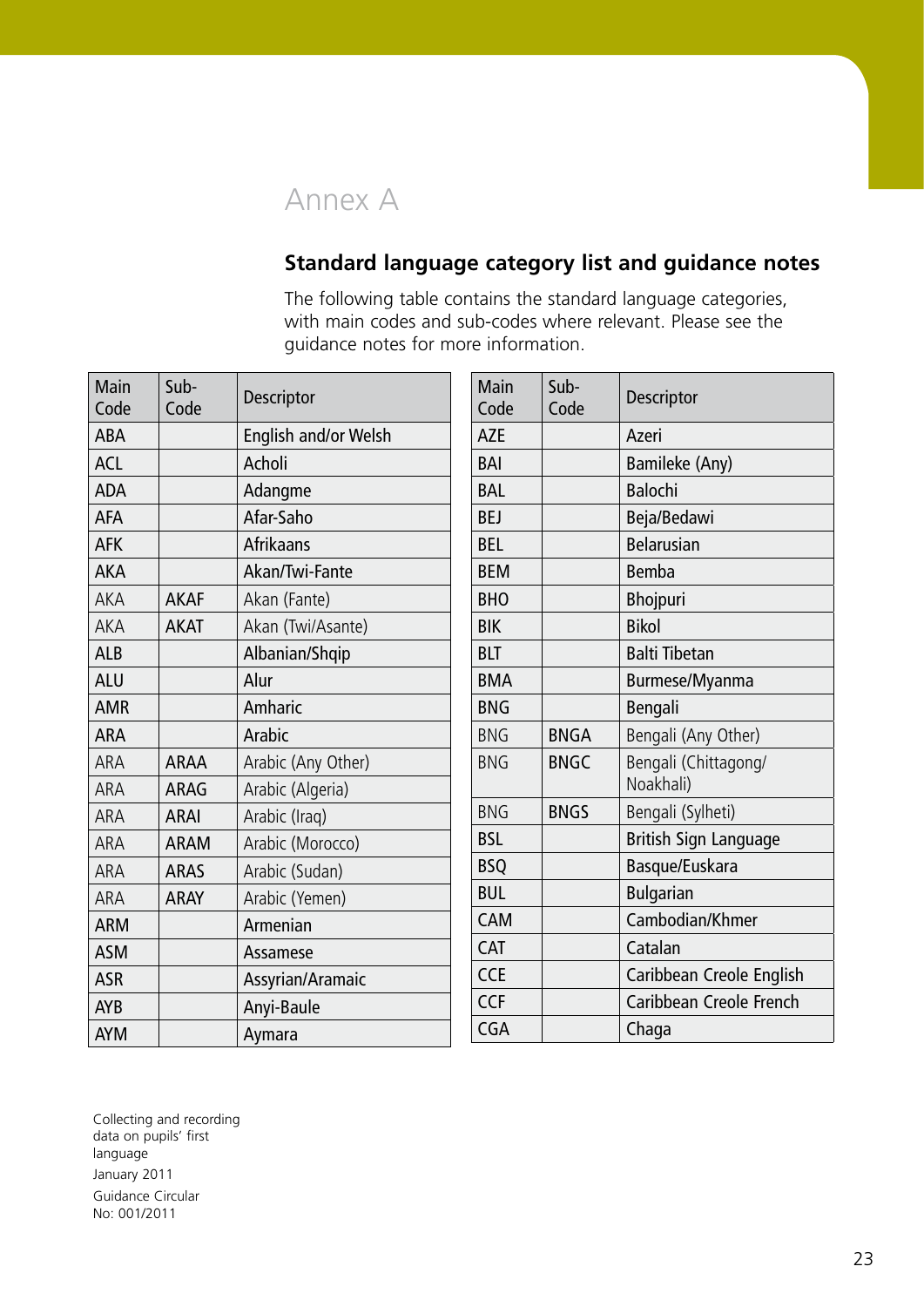| Main<br>Code    | Sub-<br>Code | Descriptor                       |
|-----------------|--------------|----------------------------------|
| <b>CGR</b>      |              | Chattisgarhi/Khatahi             |
| <b>CHE</b>      |              | Chechen                          |
| <b>CHI</b>      |              | Chinese                          |
| CHI             | <b>CHIA</b>  | Chinese (Any Other)              |
| CHI             | <b>CHIC</b>  | Chinese (Cantonese)              |
| CHI             | <b>CHIH</b>  | Chinese (Hokkien/Fujianese)      |
| <b>CHI</b>      | <b>CHIK</b>  | Chinese (Hakka)                  |
| <b>CHI</b>      | <b>CHIM</b>  | Chinese (Mandarin/<br>Putonghua) |
| <b>CKW</b>      |              | Chokwe                           |
| <b>CRN</b>      |              | Cornish                          |
| <b>CTR</b>      |              | Chitrali/Khowar                  |
| <b>CWA</b>      |              | Chichewa/Nyanja                  |
| <b>CZE</b>      |              | Czech                            |
| DAN             |              | Danish                           |
| <b>DGA</b>      |              | Dagaare                          |
| <b>DGB</b>      |              | Dagbane                          |
| <b>DIN</b>      |              | Dinka/Jieng                      |
| <b>DUT</b>      |              | Dutch/Flemish                    |
| DZ <sub>0</sub> |              | Dzongkha/Bhutanese               |
| EBI             |              | Ebira                            |
| ED <sub>O</sub> |              | Edo/Bini                         |
| EFI             |              | Efik-Ibibio                      |
| <b>ESA</b>      |              | Esan/Ishan                       |
| <b>EST</b>      |              | Estonian                         |
| <b>EWE</b>      |              | Ewe                              |
| <b>EWO</b>      |              | Ewondo                           |
| FAN             |              | Fang                             |

| Main<br>Code | Sub-<br>Code | Descriptor           |
|--------------|--------------|----------------------|
| <b>FIJ</b>   |              | Fijian               |
| <b>FIN</b>   |              | <b>Finnish</b>       |
| <b>FON</b>   |              | Fon                  |
| <b>FRN</b>   |              | French               |
| <b>FUL</b>   |              | Fula/Fulfulde-Pulaar |
| GAA          |              | Ga                   |
| <b>GAE</b>   |              | Gaelic/Irish         |
| <b>GAL</b>   |              | Gaelic (Scotland)    |
| <b>GEO</b>   |              | Georgian             |
| <b>GER</b>   |              | German               |
| GGO          |              | Gogo/Chigogo         |
| <b>GKY</b>   |              | Kikuyu/Gikuyu        |
| GLG          |              | Galician/Galego      |
| <b>GRE</b>   |              | Greek                |
| <b>GRE</b>   | <b>GREA</b>  | Greek (Any Other)    |
| <b>GRE</b>   | <b>GREC</b>  | Greek (Cyprus)       |
| <b>GRN</b>   |              | Guarani              |
| GUJ          |              | Gujarati             |
| <b>GUN</b>   |              | Gurenne/Frafra       |
| <b>GUR</b>   |              | Gurma                |
| <b>HAU</b>   |              | Hausa                |
| <b>HDK</b>   |              | Hindko               |
| <b>HEB</b>   |              | Hebrew               |
| <b>HER</b>   |              | Herero               |
| <b>HGR</b>   |              | Hungarian            |
| <b>HIN</b>   |              | Hindi                |
| <b>IBA</b>   |              | Iban                 |
| <b>IDM</b>   |              | Idoma                |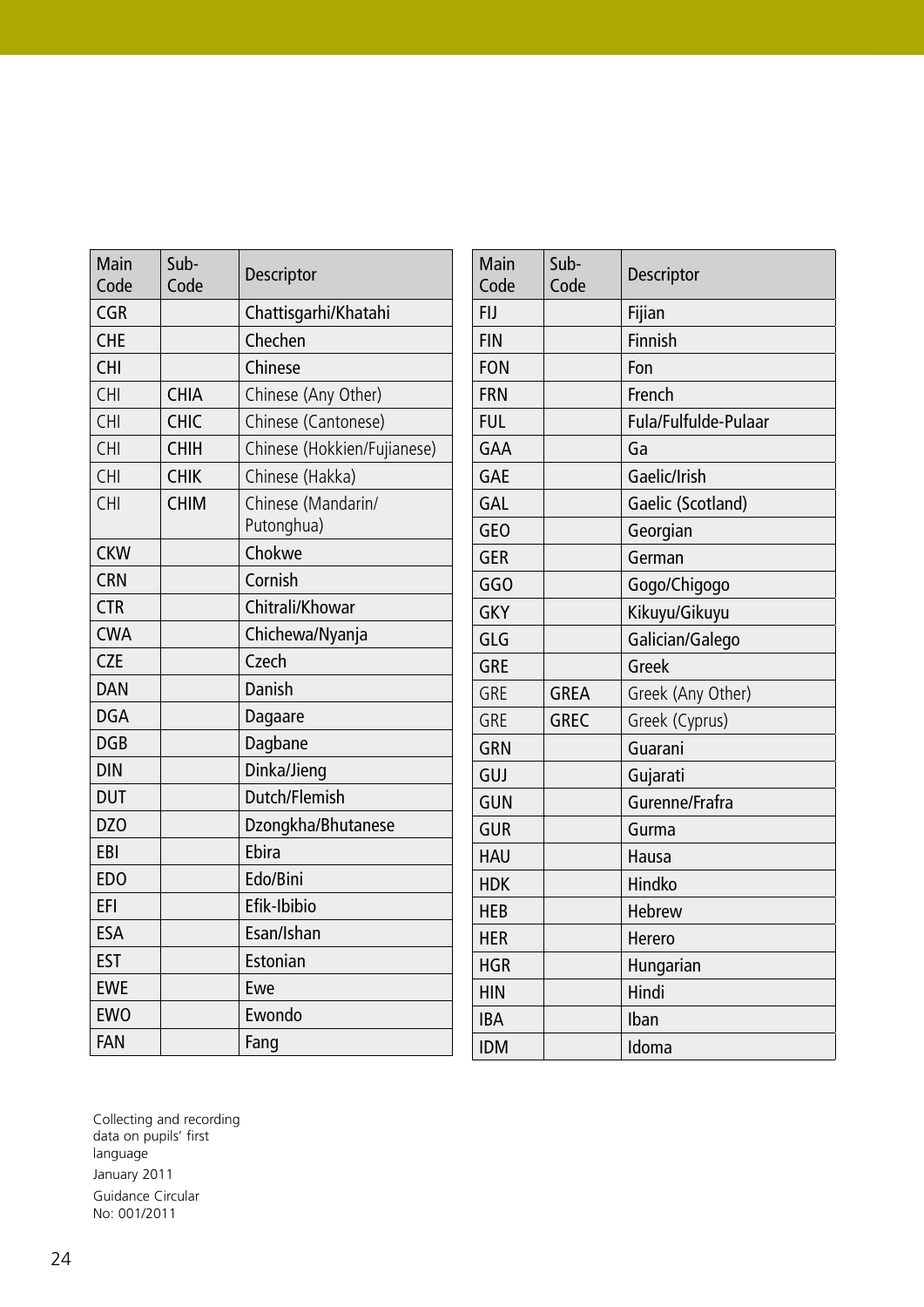| Main<br>Code | Sub-<br>Code | Descriptor          |
|--------------|--------------|---------------------|
| <b>IGA</b>   |              | Igala               |
| <b>IGB</b>   |              | Igbo                |
| <b>IJO</b>   |              | ljo (Any)           |
| <b>ILO</b>   |              | Ilokano             |
| <b>ISK</b>   |              | <b>Itsekiri</b>     |
| <b>ISL</b>   |              | Icelandic           |
| <b>ITA</b>   |              | Italian             |
| <b>ITA</b>   | <b>ITAA</b>  | Italian (Any Other) |
| <b>ITA</b>   | <b>ITAN</b>  | Italian (Napoletan) |
| <b>ITA</b>   | <b>ITAS</b>  | Italian (Sicilian)  |
| <b>JAV</b>   |              | Javanese            |
| <b>JIN</b>   |              | Jinghpaw/Kachin     |
| <b>JPN</b>   |              | Japanese            |
| <b>KAM</b>   |              | Kikamba             |
| <b>KAN</b>   |              | Kannada             |
| <b>KAR</b>   |              | Karen (Any)         |
| <b>KAS</b>   |              | Kashmiri            |
| <b>KAU</b>   |              | Kanuri              |
| <b>KAZ</b>   |              | Kazakh              |
| <b>KCH</b>   |              | Katchi              |
| <b>KGZ</b>   |              | Kirghiz/Kyrgyz      |
| <b>KHA</b>   |              | Khasi               |
| <b>KHY</b>   |              | Kihaya/Luziba       |
| <b>KIN</b>   |              | Kinyarwanda         |
| <b>KIR</b>   |              | Kirundi             |
| <b>KIS</b>   |              | Kisi (West Africa)  |
| <b>KLN</b>   |              | Kalenjin            |

| Main<br>Code    | Sub-<br>Code | Descriptor              |
|-----------------|--------------|-------------------------|
| <b>KMB</b>      |              | Kimbundu                |
| <b>KME</b>      |              | Kimeru                  |
| <b>KNK</b>      |              | Konkani                 |
| <b>KNY</b>      |              | Kinyakyusa-Ngonde       |
| <b>KON</b>      |              | Kikongo                 |
| <b>KOR</b>      |              | Korean                  |
| <b>KPE</b>      |              | Kpelle                  |
| <b>KRI</b>      |              | Krio                    |
| <b>KRU</b>      |              | Kru (Any)               |
| KSI             |              | Kisii/Ekegusii (Kenya)  |
| <b>KSU</b>      |              | Kisukuma                |
| <b>KUR</b>      |              | <b>Kurdish</b>          |
| <b>KUR</b>      | <b>KURA</b>  | Kurdish (Any Other)     |
| <b>KUR</b>      | <b>KURM</b>  | Kurdish (Kurmanji)      |
| <b>KUR</b>      | <b>KURS</b>  | Kurdish (Sorani)        |
| LA <sub>0</sub> |              | Lao                     |
| <b>LBA</b>      |              | Luba                    |
| LBA             | <b>LBAC</b>  | Luba (Chiluba/Tshiluba) |
| LBA             | <b>LBAK</b>  | Luba (Kiluba)           |
| LGA             |              | Luganda                 |
| <b>LGB</b>      |              | Lugbara                 |
| LGS             |              | Lugisu/Lumasaba         |
| LIN             |              | Lingala                 |
| LIT             |              | Lithuanian              |
| <b>LNG</b>      |              | Lango (Uganda)          |
| LOZ             |              | Lozi/Silozi             |
| LSO             |              | Lusoga                  |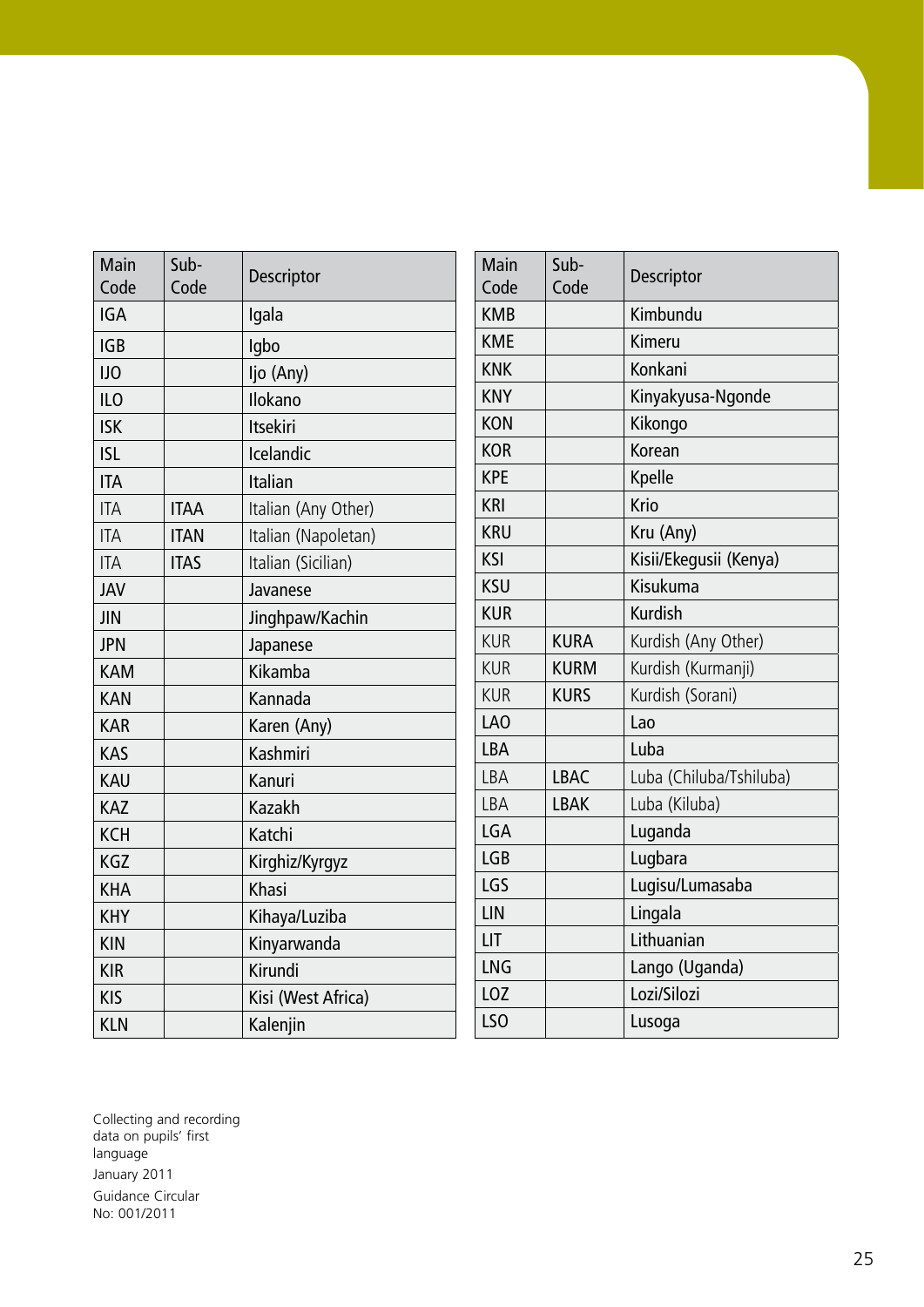| Main<br>Code    | Sub-<br>Code | Descriptor                      |
|-----------------|--------------|---------------------------------|
| <b>LTV</b>      |              | Latvian                         |
| <b>LTZ</b>      |              | Luxemburgish                    |
| LUE             |              | Luvale/Luena                    |
| LUN             |              | Lunda                           |
| LU <sub>0</sub> |              | Luo (Kenya/Tanzania)            |
| LUY             |              | Luhya (Any)                     |
| <b>MAG</b>      |              | Magahi                          |
| <b>MAI</b>      |              | Maithili                        |
| <b>MAK</b>      |              | Makua                           |
| <b>MAN</b>      |              | Manding/Mandekan                |
| <b>MAN</b>      | <b>MANA</b>  | Manding/Mandekan (Any<br>Other) |
| <b>MAN</b>      | <b>MANB</b>  | Manding (Bambara)               |
| <b>MAN</b>      | <b>MANJ</b>  | Manding (Dyula/Jula)            |
| <b>MAO</b>      |              | Maori                           |
| <b>MAR</b>      |              | Marathi                         |
| <b>MAS</b>      |              | Maasai                          |
| <b>MDV</b>      |              | Maldivian/Dhivehi               |
| <b>MEN</b>      |              | Mende                           |
| <b>MKD</b>      |              | Macedonian                      |
| <b>MLG</b>      |              | Malagasy                        |
| <b>MLM</b>      |              | Malayalam                       |
| <b>MLT</b>      |              | <b>Maltese</b>                  |
| <b>MLY</b>      |              | Malay/Indonesian                |
| <b>MLY</b>      | <b>MLYA</b>  | Malay (Any Other)               |
| <b>MLY</b>      | <b>MLYI</b>  | Indonesian/Bahasa Indonesia     |
| <b>MNA</b>      |              | Magindanao-Maranao              |
| <b>MNG</b>      |              | Mongolian (Khalkha)             |

| Main<br>Code | Sub-<br>Code | <b>Descriptor</b>                  |
|--------------|--------------|------------------------------------|
| <b>MNX</b>   |              | <b>Manx Gaelic</b>                 |
| <b>MOR</b>   |              | Moore/Mossi                        |
| <b>MSC</b>   |              | <b>Mauritian/Seychelles Creole</b> |
| <b>MUN</b>   |              | Munda (Any)                        |
| <b>MYA</b>   |              | Maya (Any)                         |
| <b>NAH</b>   |              | Nahuatl/Mexicano                   |
| <b>NAM</b>   |              | Nama/Damara                        |
| <b>NBN</b>   |              | Nubian (Any)                       |
| <b>NDB</b>   |              | Ndebele                            |
| <b>NDB</b>   | <b>NDBS</b>  | Ndebele (South Africa)             |
| <b>NDB</b>   | <b>NDBZ</b>  | Ndebele (Zimbabwe)                 |
| <b>NEP</b>   |              | Nepali                             |
| <b>NOR</b>   |              | Norwegian                          |
| <b>NUE</b>   |              | Nuer/Naadh                         |
| <b>NUP</b>   |              | <b>Nupe</b>                        |
| <b>NWA</b>   |              | <b>Newari</b>                      |
| <b>NZM</b>   |              | <b>Nzema</b>                       |
| <b>OAM</b>   |              | Ambo/Oshiwambo                     |
| <b>OAM</b>   | <b>OAMK</b>  | Ambo (Kwanyama)                    |
| <b>OAM</b>   | <b>OAMN</b>  | Ambo (Ndonga)                      |
| OGN          |              | Ogoni (Any)                        |
| ORI          |              | Oriya                              |
| <b>ORM</b>   |              | Oromo                              |
| <b>OTL</b>   |              | Other Language                     |
| PAG          |              | Pangasinan                         |
| <b>PAM</b>   |              | Pampangan                          |
| PAT          |              | Pashto/Pakhto                      |
| PHA          |              | Pahari/Himachali (India)           |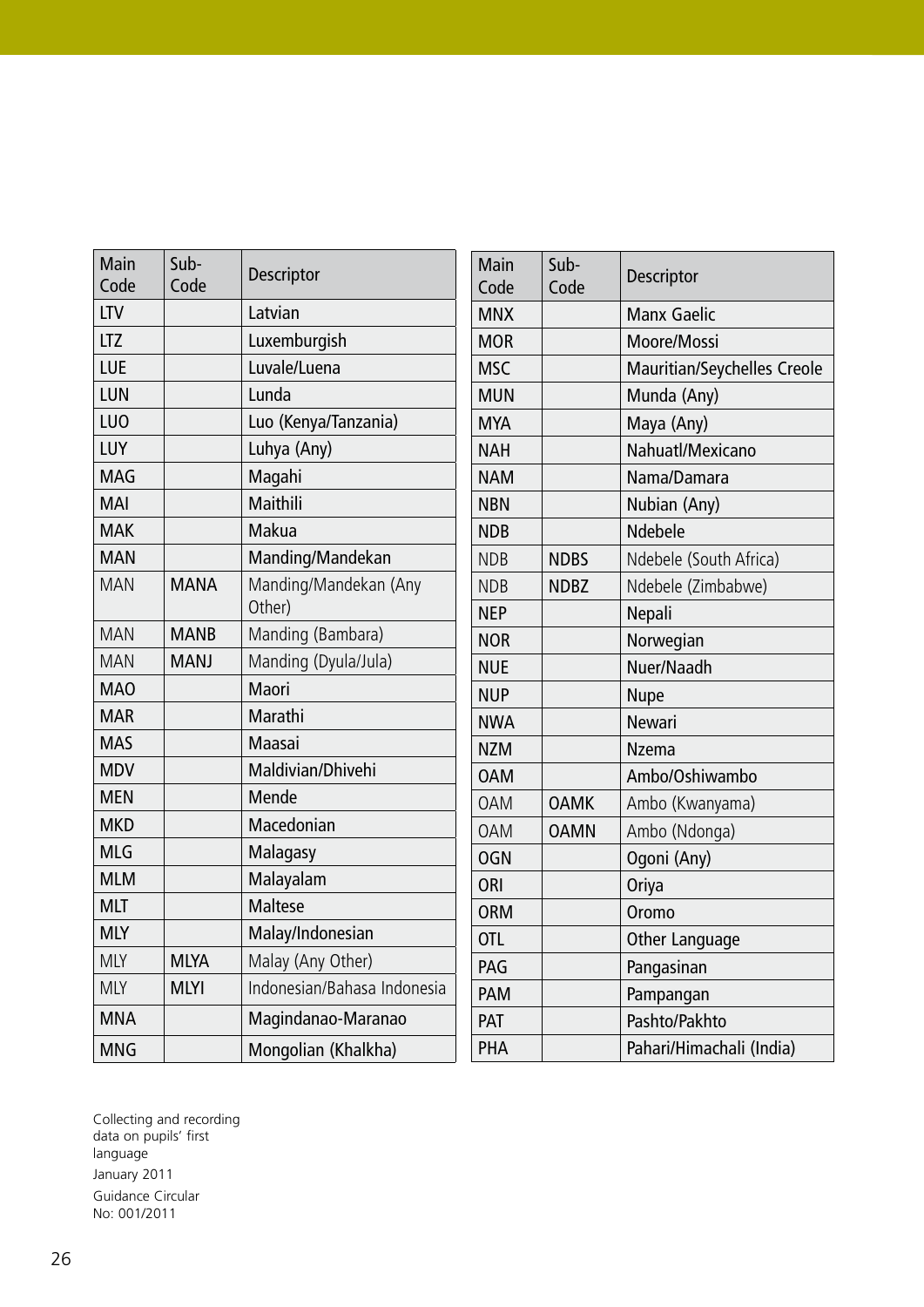| Main<br>Code | Sub-<br>Code | Descriptor                    |
|--------------|--------------|-------------------------------|
| PHR          |              | Pahari (Pakistan)             |
| PNJ          |              | Panjabi                       |
| PNJ          | PNJA         | Panjabi (Any Other)           |
| PNJ          | <b>PNJG</b>  | Panjabi (Gurmukhi)            |
| PNJ          | PNJM         | Panjabi (Mirpuri)             |
| PNJ          | <b>PNJP</b>  | Panjabi (Pothwari)            |
| POL          |              | Polish                        |
| <b>POR</b>   |              | Portuguese                    |
| POR          | <b>PORA</b>  | Portuguese (Any Other)        |
| POR          | <b>PORB</b>  | Portuguese (Brazil)           |
| <b>PRS</b>   |              | Persian/Farsi                 |
| PRS          | <b>PRSA</b>  | Persian/Farsi (Any Other)     |
| PRS          | <b>PRSD</b>  | Persian (Dari)                |
| PRS          | <b>PRST</b>  | Persian (Tajiki)              |
| QUE          |              | Quechua                       |
| <b>RAJ</b>   |              | Rajasthani/Marwari            |
| <b>RME</b>   |              | <b>Romany/English Romanes</b> |
| <b>RMI</b>   |              | Romani (International)        |
| <b>RMN</b>   |              | Romanian                      |
| <b>RMN</b>   | <b>RMNM</b>  | Romanian (Moldova)            |
| <b>RMN</b>   | <b>RMNR</b>  | Romanian (Romania)            |
| <b>RMS</b>   |              | Romansch                      |
| <b>RNY</b>   |              | Runyakitara                   |
| <b>RNY</b>   | <b>RNYN</b>  | Runyankore-Ruchiga            |
| <b>RNY</b>   | <b>RNYO</b>  | Runyoro-Rutooro               |
| <b>RUS</b>   |              | Russian                       |
| <b>SAM</b>   |              | Samoan                        |
| <b>SCB</b>   |              | Serbian/Croatian/Bosnian      |

| Main<br>Code    | Sub-<br>Code | Descriptor               |
|-----------------|--------------|--------------------------|
| SCB             | <b>SCBB</b>  | <b>Bosnian</b>           |
| SCB             | <b>SCBC</b>  | Croatian                 |
| SCB             | <b>SCBS</b>  | Serbian                  |
| SC <sub>O</sub> |              | <b>Scots</b>             |
| <b>SHL</b>      |              | Shilluk/Cholo            |
| <b>SHO</b>      |              | Shona                    |
| <b>SID</b>      |              | Sidamo                   |
| <b>SIO</b>      |              | Sign Language (Other)    |
| SL <sub>O</sub> |              | Slovak                   |
| <b>SLV</b>      |              | Slovenian                |
| <b>SND</b>      |              | Sindhi                   |
| <b>SNG</b>      |              | Sango                    |
| <b>SNH</b>      |              | Sinhala                  |
| SOM             |              | Somali                   |
| <b>SPA</b>      |              | Spanish                  |
| <b>SRD</b>      |              | Sardinian                |
| <b>SRK</b>      |              | <b>Siraiki</b>           |
| <b>SSO</b>      |              | Sotho/Sesotho            |
| SSO             | <b>SSOO</b>  | Sotho/Sesotho (Southern) |
| SSO             | <b>SSOT</b>  | Sotho/Sesotho (Northern) |
| SSW             |              | Swazi/Siswati            |
| <b>SUN</b>      |              | Sunda (Indonesia)        |
| <b>SWA</b>      |              | Swahili/Kiswahili        |
| SWA             | <b>SWAA</b>  | Swahili (Any Other)      |
| <b>SWA</b>      | <b>SWAC</b>  | Comorian Swahili         |
| <b>SWA</b>      | <b>SWAK</b>  | Swahili (Kingwana)       |
| <b>SWA</b>      | <b>SWAM</b>  | Swahili (Brava/Mwiini)   |
| SWA             | <b>SWAT</b>  | Swahili (Bajuni/Tikuu)   |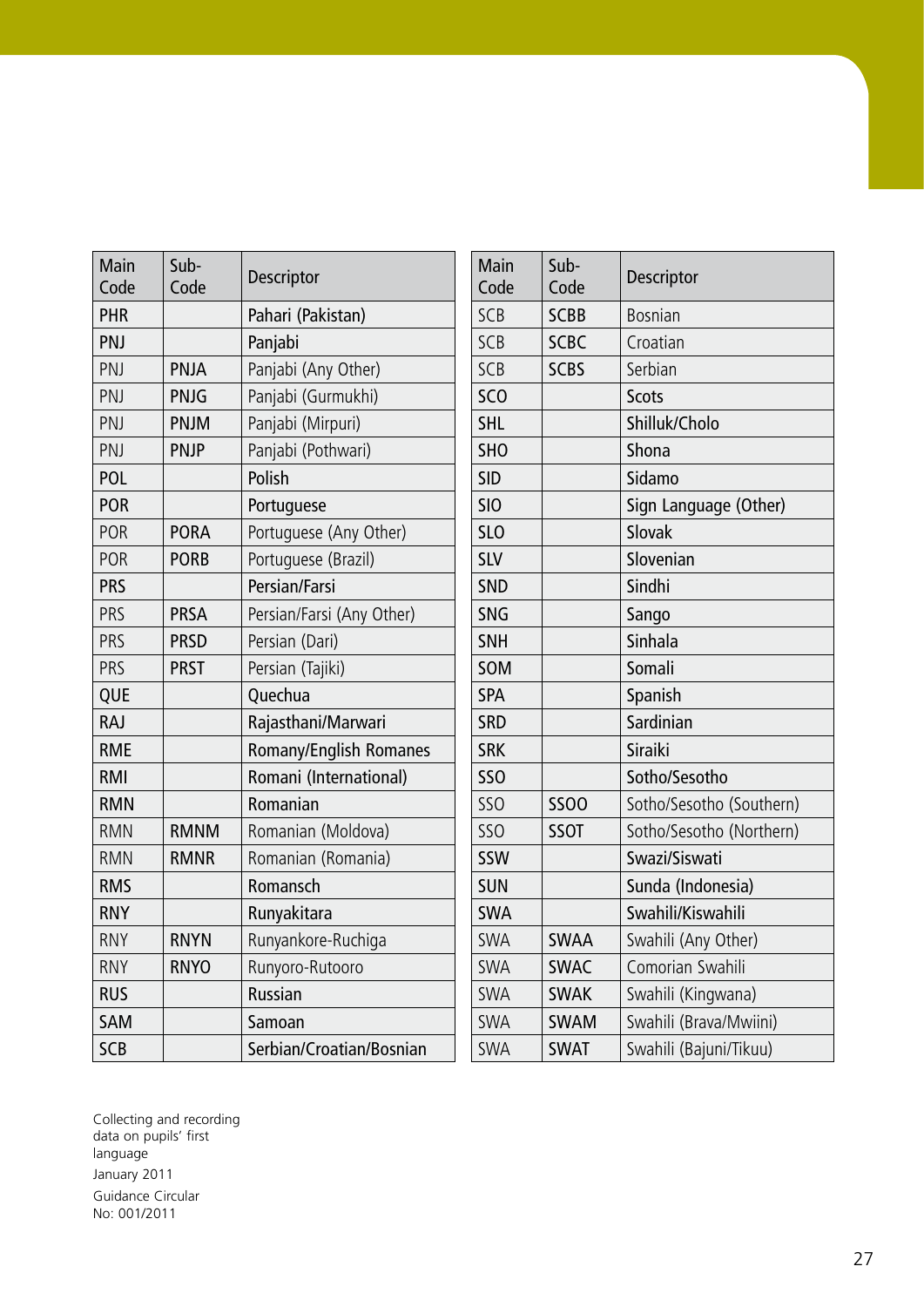| Main<br>Code    | Sub-<br>Code | Descriptor                      |
|-----------------|--------------|---------------------------------|
| <b>SWE</b>      |              | Swedish                         |
| <b>TAM</b>      |              | Tamil                           |
| <b>TEL</b>      |              | Telugu                          |
| <b>TEM</b>      |              | <b>Temne</b>                    |
| <b>TES</b>      |              | Teso/Ateso                      |
| <b>TGE</b>      |              | <b>Tigre</b>                    |
| <b>TGL</b>      |              | Tagalog/Filipino                |
| TGL             | <b>TGLF</b>  | Filipino                        |
| <b>TGL</b>      | <b>TGLG</b>  | Tagalog                         |
| <b>TGR</b>      |              | Tigrinya                        |
| <b>THA</b>      |              | Thai                            |
| <b>TIB</b>      |              | Tibetan                         |
| <b>TIV</b>      |              | Tiv                             |
| <b>TMZ</b>      |              | Berber/Tamazight                |
| <b>TMZ</b>      | <b>TMZA</b>  | Berber/Tamazight (Any<br>Other) |
| <b>TMZ</b>      | <b>TMZK</b>  | Berber/Tamazight (Kabyle)       |
| <b>TMZ</b>      | <b>TMZT</b>  | Berber (Tamashek)               |
| <b>TNG</b>      |              | Tonga/Chitonga (Zambia)         |
| <b>TON</b>      |              | Tongan (Oceania)                |
| <b>TPI</b>      |              | <b>Tok Pisin</b>                |
| <b>TRI</b>      |              | Traveller Irish/Shelta          |
| TS <sub>O</sub> |              | <b>Tsonga</b>                   |
| <b>TUK</b>      |              | <b>Turkmen</b>                  |
| <b>TUL</b>      |              | Tulu                            |
| <b>TUM</b>      |              | Tumbuka                         |
| <b>TUR</b>      |              | <b>Turkish</b>                  |

| Main<br>Code | Sub-<br>Code | Descriptor                         |
|--------------|--------------|------------------------------------|
| <b>UKR</b>   |              | Ukrainian                          |
| <b>UMB</b>   |              | Umbundu                            |
| <b>URD</b>   |              | Urdu                               |
| <b>URH</b>   |              | Urhobo-Isoko                       |
| <b>UYG</b>   |              | Uyghur                             |
| <b>UZB</b>   |              | <b>Uzbek</b>                       |
| <b>VEN</b>   |              | Venda                              |
| <b>VIE</b>   |              | Vietnamese                         |
| <b>VSY</b>   |              | Visayan/Bisaya                     |
| VSY          | <b>VSYA</b>  | Visayan/Bisaya (Any Other)         |
| <b>VSY</b>   | <b>VSYH</b>  | Hiligaynon                         |
| <b>VSY</b>   | <b>VSYS</b>  | Cebuano/Sugbuanon                  |
| <b>VSY</b>   | <b>VSYW</b>  | Waray/Binisaya                     |
| <b>WAP</b>   |              | Wa-Paraok                          |
|              |              | (South-East Asia)                  |
| <b>WCP</b>   |              | <b>West-African Creole</b>         |
|              |              | Portuguese                         |
| <b>WOL</b>   |              | Wolof                              |
| <b>WPE</b>   |              | <b>West-African Pidgin English</b> |
| <b>XHO</b>   |              | Xhosa                              |
| YAO          |              | Yao/Chiyao (East Africa)           |
| YDI          |              | Yiddish                            |
| <b>YOR</b>   |              | Yoruba                             |
| ZND          |              | Zande                              |
| ZUL          |              | Zulu                               |
| <b>ZZX</b>   |              | Refused                            |
| <b>ZZZ</b>   |              | <b>Classification Pending</b>      |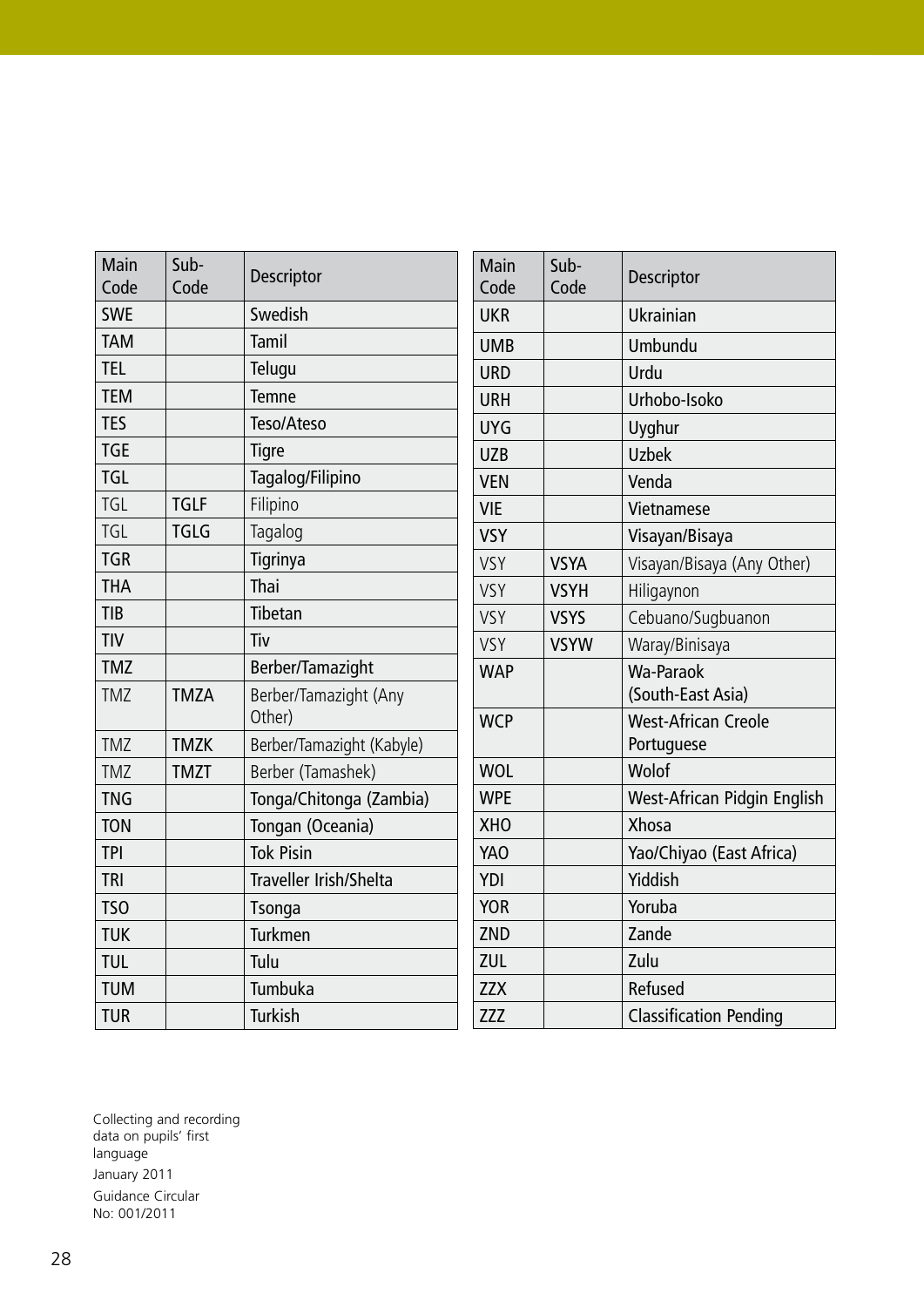# **Guidance Notes: Using the Standard Language Category List**

#### **1. Main codes and sub-sets**

1.1 The standard language list is intended to provide schools with the opportunity to record and return language data for the large majority of pupils on roll in schools in Wales, and to avoid wherever possible the use of the 'Other Language' category.

1.2 Each language category has a 3-letter code. The language list provides codes for 'Other Language', 'Other Sign Language' (i.e. other than BSL), 'Classification Pending' (to be used where information has not yet been returned) and 'Refused' (where the information has been actively refused).

1.3 In some cases a language category will have sub-sets, where more than one separate language is recognised within the main language category. In these cases, the sub-set language will have a 4-letter code, with the first three letters the same as for the main language category.

e.g *Panjabi is the main language category with code PNJ. Panjabi (Mirpuri) is a sub-set language and has the code PNJM.* 

Brackets generally show a variety of the language category and are used to identify most sub-sets. The name of a country in brackets indicates the place of origin of the language; it will not in all cases be the country of origin of the pupil.

The use of sub-sets allows for more precise collection of first language data.

1.4 The standard list covers both high frequency and lower frequency languages. The latter are included where these are socially significant in their country of origin. LAs and schools will be able to determine which languages are relevant within their communities and to produce edited lists to provide to parents/carers and pupils for the data collection exercise.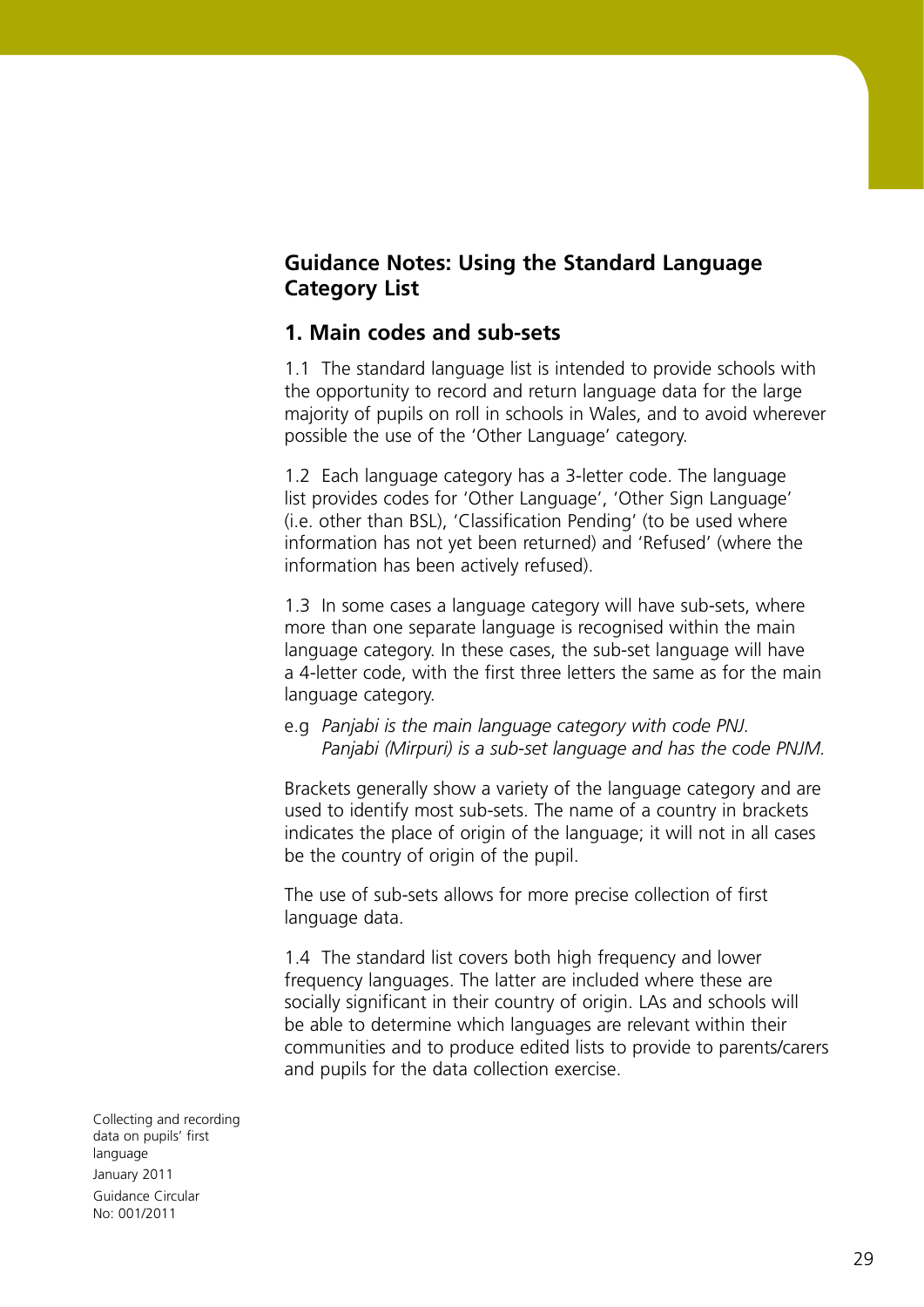# **2. Using the codes**

2.1 The language code to be entered for a child depends on whether:

#### **(a) The child's language is known:**

In this case the child's correct language should be identified from the standard list and the code entered accordingly.

In a very few cases, where the correct language does not occur in the new category list, it will be appropriate to enter the code 'OTL' ('Other Language');

#### **(b) The child's language has not yet been identified:**

In this case the code 'ZZZ' ('Classification Pending') should be entered, **not** 'OTL' ('Other Language'), to indicate that the child's language has not yet been identified. This information should be sought and updated when convenient.

#### **(c) The information is refused:**

In this case the code 'ZZX' ('Refused') should be entered, **not** 'OTL' ('Other Language'), to indicate that this information was refused on request.

2.2 The source of the language information code should be entered to reflect where the information has been provided by the pupil, parent, school, previous school or other.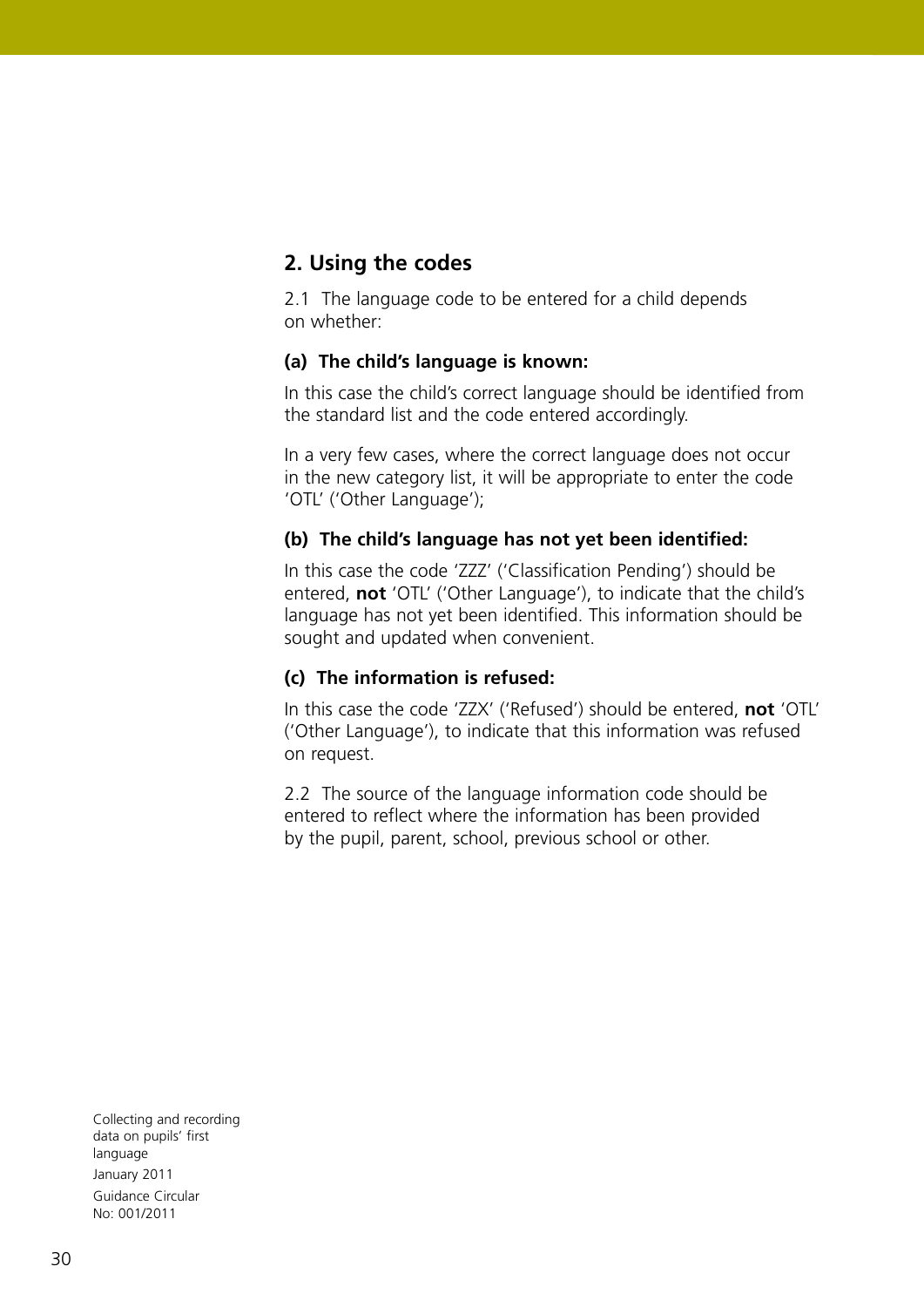# Annex B

# **Sample pro-forma: PLASC first language data collection**

The data requested will be stored on the school management information system and used for the purposes outlined in our Privacy Notice. Every effort is made to ensure the accuracy and security of personal data held by the school. Individuals have certain rights of access to personal information held on them; these are outlined in our Privacy Notice "What the School, Local Authority and Welsh Assembly Government does with Information it holds on Pupils" copies of which are available on request from [XXXX] or on our web site at [XXXX].

**We are trying to find out all of the languages that are spoken by pupils in our school.**

**1. Was the first language you learnt as a small child English and/or Welsh?** 

**(This might be the language you still speak at home or in the community.)**

**Please tick one of the following:**

**YES:**

**NO: (If No, please answer question 2)**

**2. If the first language you learnt as a small child was not English and/or Welsh, what was the first language you learnt? (With the help of LA staff, schools may find it helpful to include at this point a reduced list of common languages, reflecting the languages spoken within the authority)**

**Pupil response:** (First Language)

**If you do not want to provide first language data, please indicate by ticking this box:**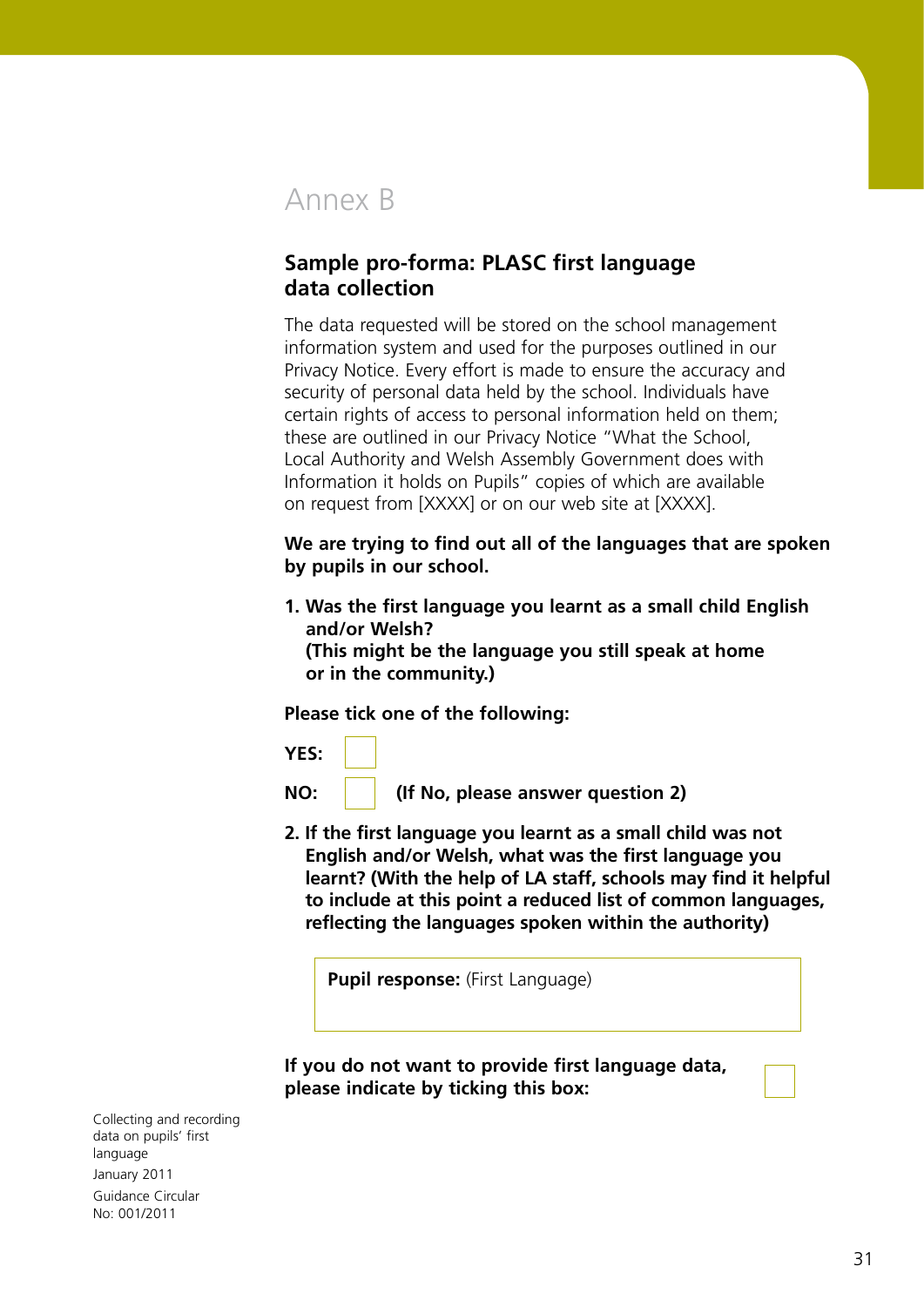If school MIS software allows schools to record additional language data, schools may wish to collect this additional information for local use. Where this is the case, schools may find it appropriate to include the request for the information in this form at this point. The following outline provides examples for gathering this data.

#### **3. Do you speak any other languages at home or in the community?**

**Pupil response:** (Multiple First Language(s))

**4. Are you learning any other languages outside of school?**

**Pupil response:** (Tuition Language)

**5. Which language is best to use when we write to your parents/ carers? Please select from one of the following:**

**Pupil response:** (Correspondence Language)

English:

Welsh:

Bilingually in English and Welsh:

Other (please specify):

**Please indicate who provided the information above by ticking one of the following boxes:**

#### **This information was provided by:**

**Parent Carer l Pupil** 

**Note to schools: Responses to Question 1 only will be used in the PLASC return.**

**Other questions are for school collection as relevant (see Annex C)**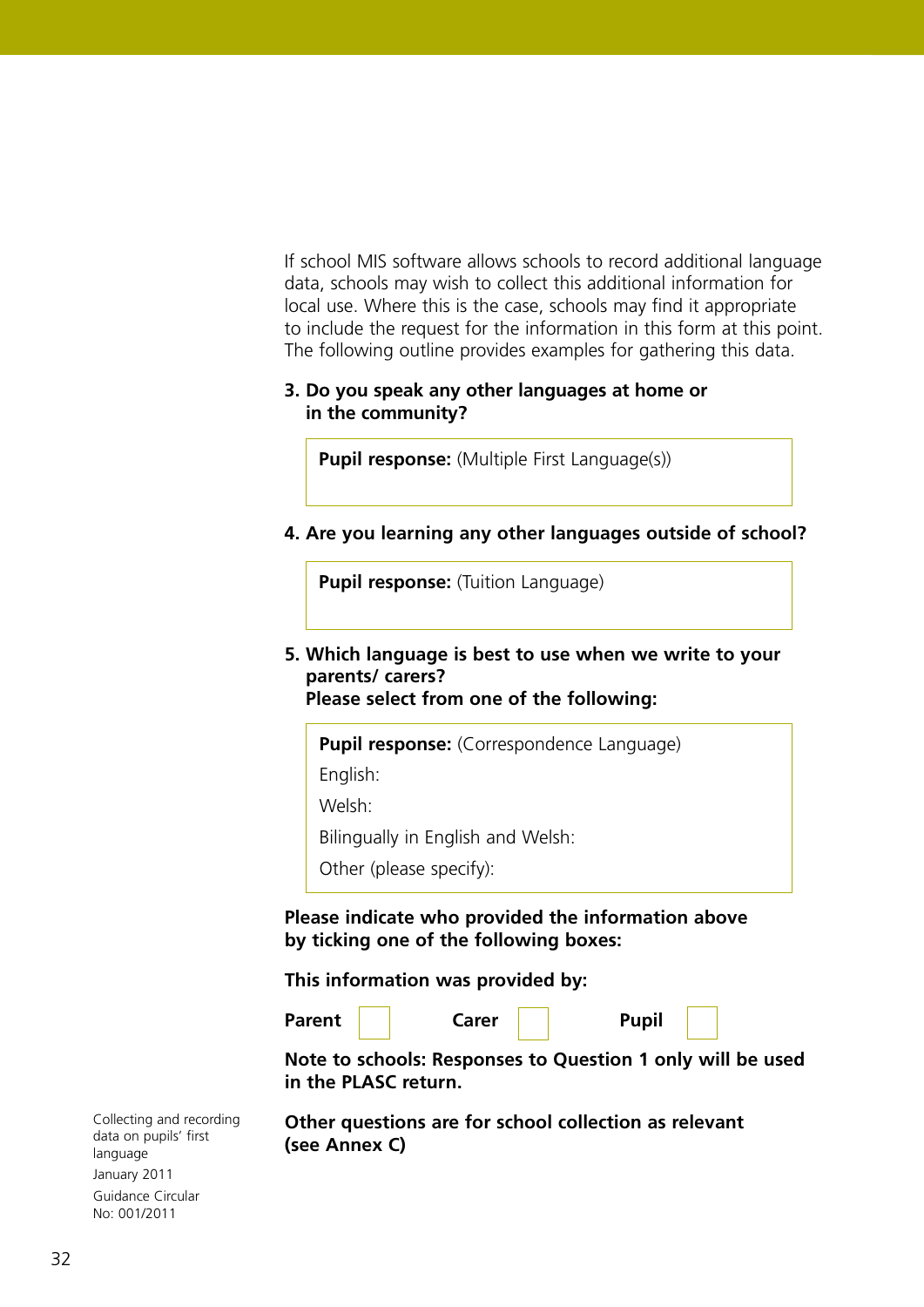# Annex C

# **Sample letter from schools to parents/carers**

Dear Parent/Carer

#### **Collecting and Recording Data on First Language of Pupils**

#### **Why are we collecting this information?**

Schools need to collect information about the First Language of their pupils. This is so that schools, Local Authorities and the Welsh Assembly Government can have a better understanding of all of the languages that are spoken in communities in Wales. This will help us to plan services to provide support for pupils who need it in order that they have every opportunity to do as well as they can at school.

#### **What does 'First Language' mean?**

**By 'First Language' we mean the language your child first learned as a small child**. Your child may still be using this language at home or in your community, even if he or she uses another language or languages (such as English and/or Welsh) more often.

I enclose a form that asks about your child's **First Language**.

#### **Who should complete the form?**

If your child is at primary school, you should complete the form for him or her.

The Information Commissioner advises that pupils aged 12 to 15 are generally able to decide their own first language. However, it is recommended that this decision is best made with the support and knowledge of their parent(s) in a family context.

The Information Commissioner advises that pupils aged 16 and over should make their own decisions.

Please return the form to school in an envelope to the school office (or by email if it has been sent to you that way) by *(insert date)*. Please contact the school office if you would like help with completing the form.